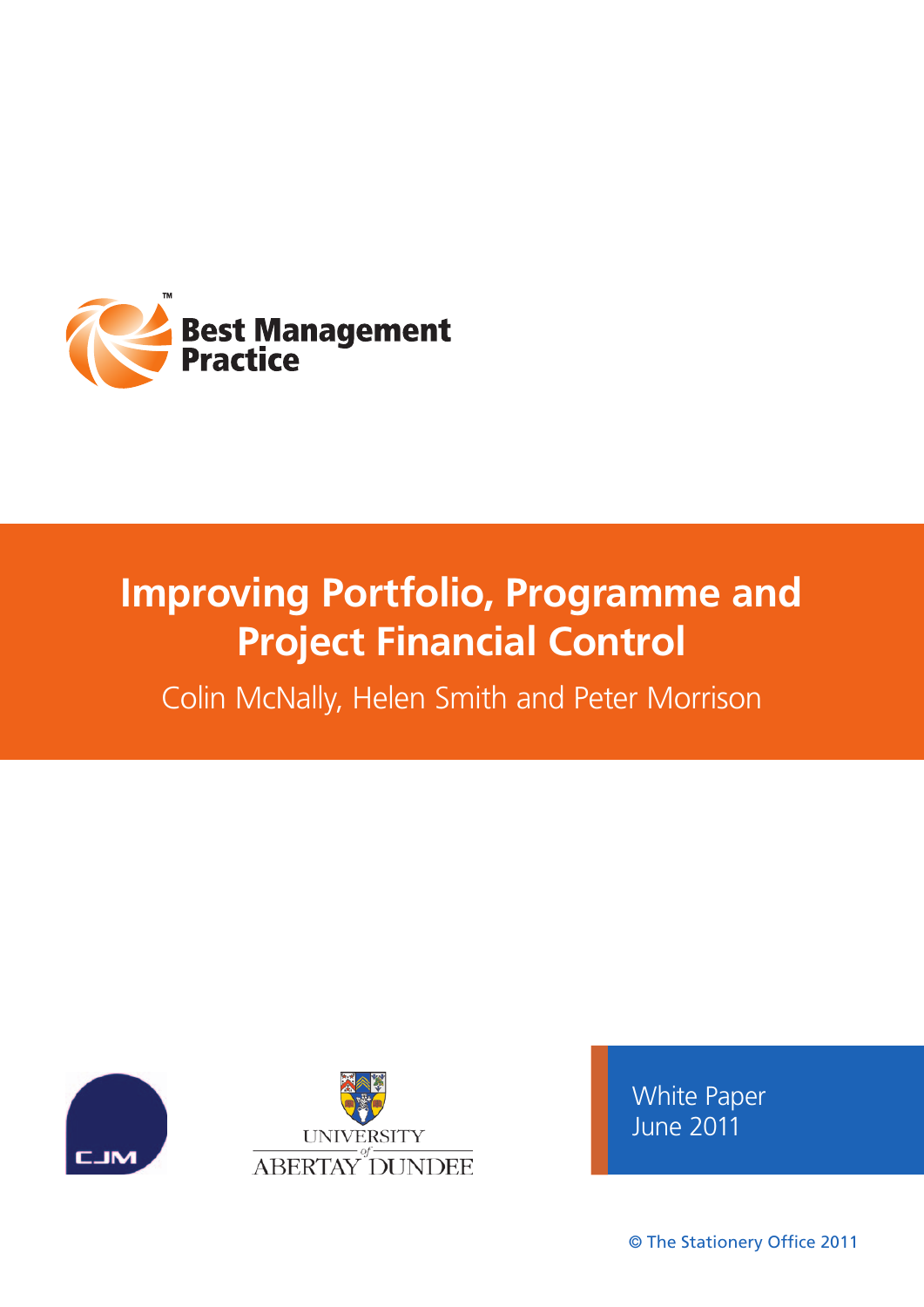# **Contents**

| <b>Executive summary</b><br>3 |                                     |    |
|-------------------------------|-------------------------------------|----|
|                               | <b>Introduction</b>                 |    |
|                               | 1 Portfolio-level financial control | 5  |
|                               | 2 Programme-level financial control | 12 |
|                               | 3 Project-level financial control   | 14 |
|                               | 4 Conclusion                        | 16 |
| <b>References</b>             |                                     | 16 |
| <b>Further reading</b>        |                                     | 17 |
| <b>About the authors</b>      |                                     | 17 |
|                               | <b>Acknowledgements</b>             |    |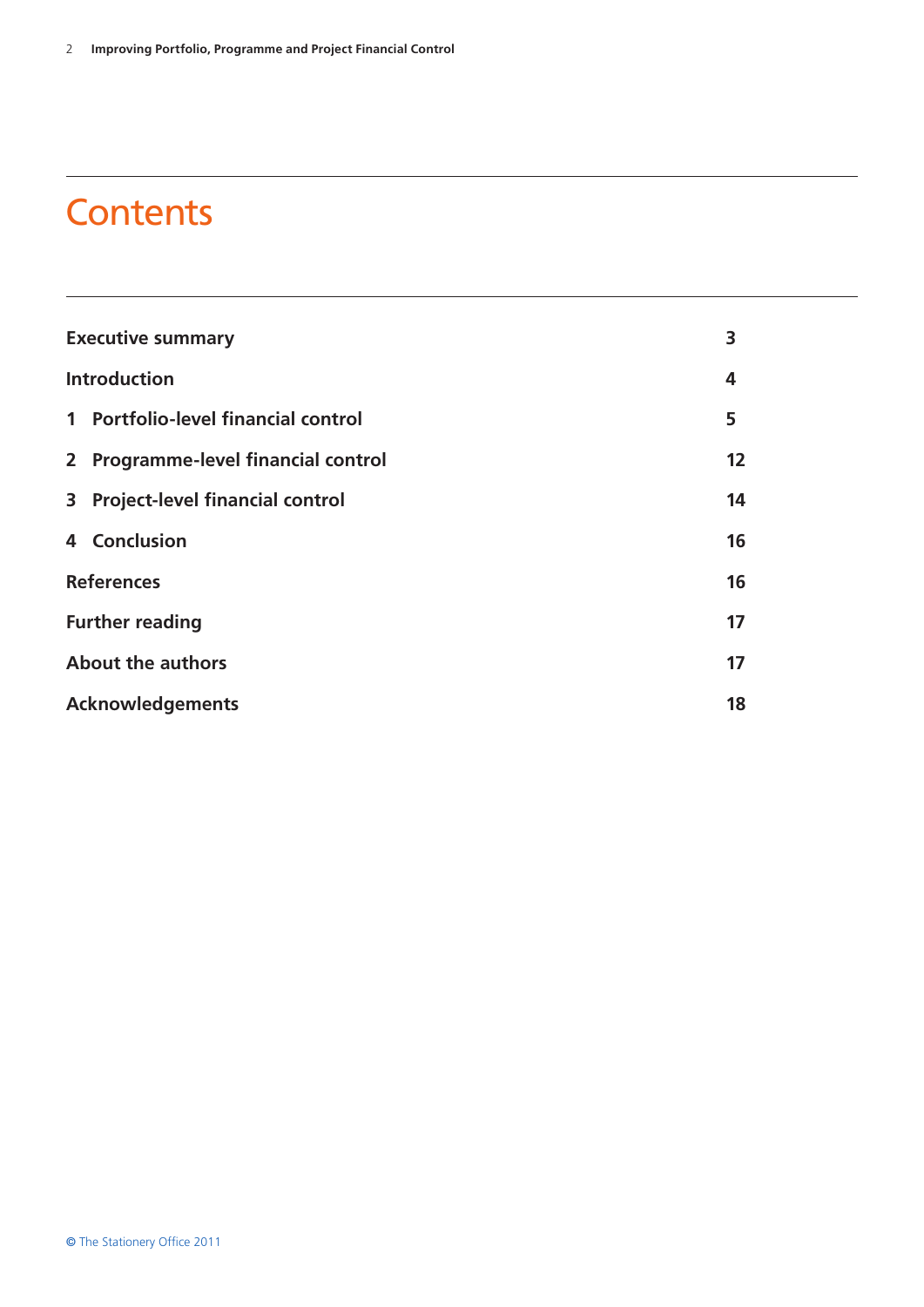# Executive summary

At a time of limited funds, there is a compelling case for a shift in financial management thinking across the capital investment portfolio of programmes.

The benefit to portfolio boards, programme directors and project managers is that by improving understanding and implementing best practice in financial management, and by increasing the skill set of those involved, there is an increase in levels of financial maturity. With this comes improved portfolio investment decision-making, better returns on investments, greater accuracy of forecasted spend and the capability to deliver portfolios on budget, thereby removing cost overruns.

Effective financial management is about the need for portfolios to be more financially innovative, adapting to reflect the changing landscape. It must also address current financial issues and make a significant contribution to the ability of departments and organizations to reduce spend, and to focus the available funds on the correct portfolio of programmes which will deliver the greatest benefit realization at the lowest cost.

To deliver tangible savings, improved benefit realization and better cost management, a portfolio-wide cohesive standardization in core practices and approach must be introduced, adopted and implemented.

This White Paper sets out how best to improve and implement coordinated corporate financial control across the organization's portfolio of investment-led change programmes and initiatives. These will be delivered through a financial methodology, as an enhancement to Portfolio, Programme and Project Offices (P3O®), and through improved financial skills training across government organizations in which stakeholders learn demonstrable best practice. The portfolio will deliver a set of financial management and control enhancements, which connect into the core principle from Managing Successful Programmes (MSP®). This defines programme management as the action of carrying out the coordinated organization, direction and implementation of a dossier of projects, and transformation activities (i.e. the programme) to achieve outcomes and realize benefits that are of strategic importance to the organization.

### **Portfolio**

Reiling (2008)<sup>1</sup> describes portfolio management as 'a process that is clearly characterised by business leadership alignment. Priorities are set through an appropriate value optimisation process for the organisation.' According to the OGC (2010)<sup>2</sup>, 'portfolio management describes the management of an organisation's portfolio of business change initiatives. It is a coordinated collection of collected processes and decisions that together produce the most effective balance of organisational change and business as usual.'

In this White Paper we show how these aims might be achieved by the introduction of a seven-step approach for the creation of an appropriate financial structure and governance.

### **Programme**

'Programme Management is coordinating a group of related, and interdependent, projects that support a common strategic objective' (JISC, 2009).<sup>3</sup> Our method should increase employees' financial awareness and improve their financial management knowledge, thereby inculcating financial management values throughout the organization and its programmes.

## **Project**

PRINCE2® is now recognized as 'a de facto standard for project management' (OGC).4 Our approach is complementary to PRINCE2; however, we will only focus on projects which are part of a wider programme of activity. Using a consistent approach, we can ensure the portfolio delivers a standard set of guidelines. We focus on financial pain points and on how to mitigate financial issues to deliver strong financial reporting and control.

Naturally, financial control within an organization does not cease when a project is delivered and therefore we shall review best practice in total cost of ownership (TCO) as part of our overall approach.

The desired change will materialize through the implementation of a structured approach to financial management (see Figure 1). This change must be started at portfolio level, with the portfolio acting as the catalyst to provide governance to programme and project levels. The outcome will be enhanced decision-making and stronger financial control throughout the portfolio.

Strong financial management and governance can only be executed if the portfolio executive provides sponsorship of these core processes, and champions financial management as an integral part of their strategic aims and objectives. Sponsors must understand the need for appropriate staff training and development in financial control and ensure such investment in staff is undertaken. This should produce a higher return on investment and a reduction in the cost of delivery.

Financial control is delivered through financial management development and the up-skilling of those working throughout the portfolio. The financial working methods are set at the portfolio level, where the governance, structure and control mechanisms are established and agreed, and then adopted by the programmes or projects below them to ensure standardization.

It is very important that the financial function is seen as central to the efficient management of the portfolio, rather than peripheral, as the structure created by the introduction of improved financial controls can only work properly if financial control is fully integrated into the core of the portfolio.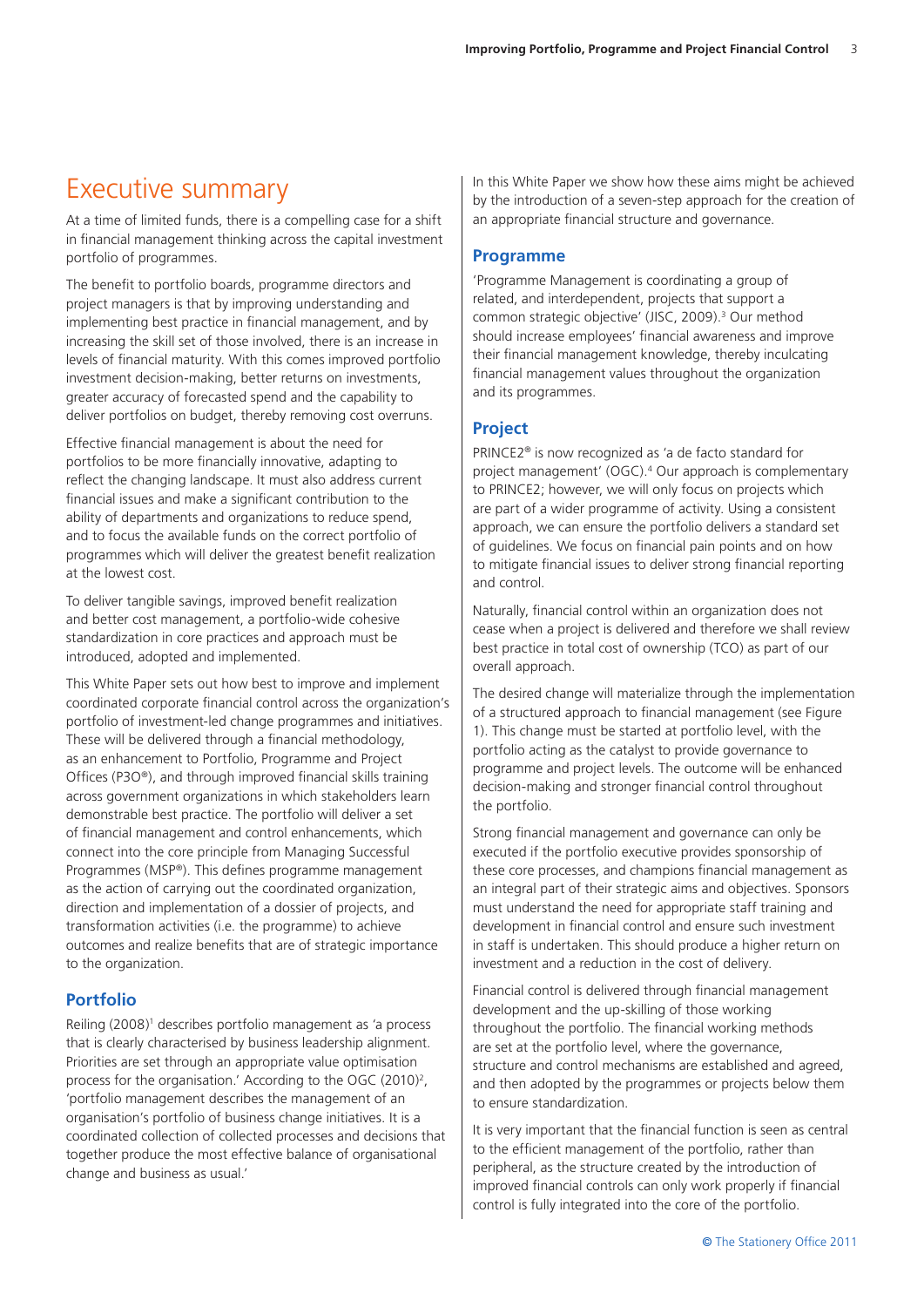

**Figure 1 Diagrammatical structured financial management approach** ©CJM, 20105

Improved financial control is delivered through a developed 'financial management methodology', complementing and building upon the cost and financial management methods delivered through Best Management Practice, such as Management of Portfolios (MoP)™, Managing Successful Programmes (MSP), and PRINCE2.

Once best financial practice has been established, two very clear improvements are then enabled. Firstly, an improved quality of reporting from the project level up to the portfolio level ensures that investment decisions are based on high-quality data. Secondly, risk management is improved to deliver an early warning of financial risk which allows the portfolio to manage, remove and mitigate potential overspends.

Through this combination of actions and the development and implementation of proactive reporting, increased financial maturity is realized along with increased investment decision-making, which in turn improves returns and delivers programmes on budget.

# **Introduction**

Financial management is 'A process which brings together budgeting, accountancy, financial reporting, internal control, auditing, financial/commercial aspects of procurement, financial performance of benefit' (Smith and Fingar, 2003).<sup>6</sup>

# **The challenge and situation addressed by this White Paper**

*Financial Management Magazine* (CIMA, 2003)7 recognized underdevelopment of budgetary controls and management information, corresponding with poor issue and risk management as reasons for project failure.

Eight years on, project management techniques have advanced through the Portfolio, Programme and Project Management Maturity Model (P3M3®). Whilst the 'visibility' of financial management maturity has improved in this period, it is still an often-overlooked topic. This must now be addressed by implementing a centrally managed, structured framework of robust financial management, governance and control which is understood and accessible to everyone (adapted from the Asian World Bank, 1999).<sup>8</sup>

In 2008, the National Audit Office (NAO) stated the following as reasons for financial failings:

- The inability to integrate financial and operational performance information
- Poor forecasting capability, leading either to departmental overspends or (where unanticipated underspends were not identified early) losing reallocation opportunities.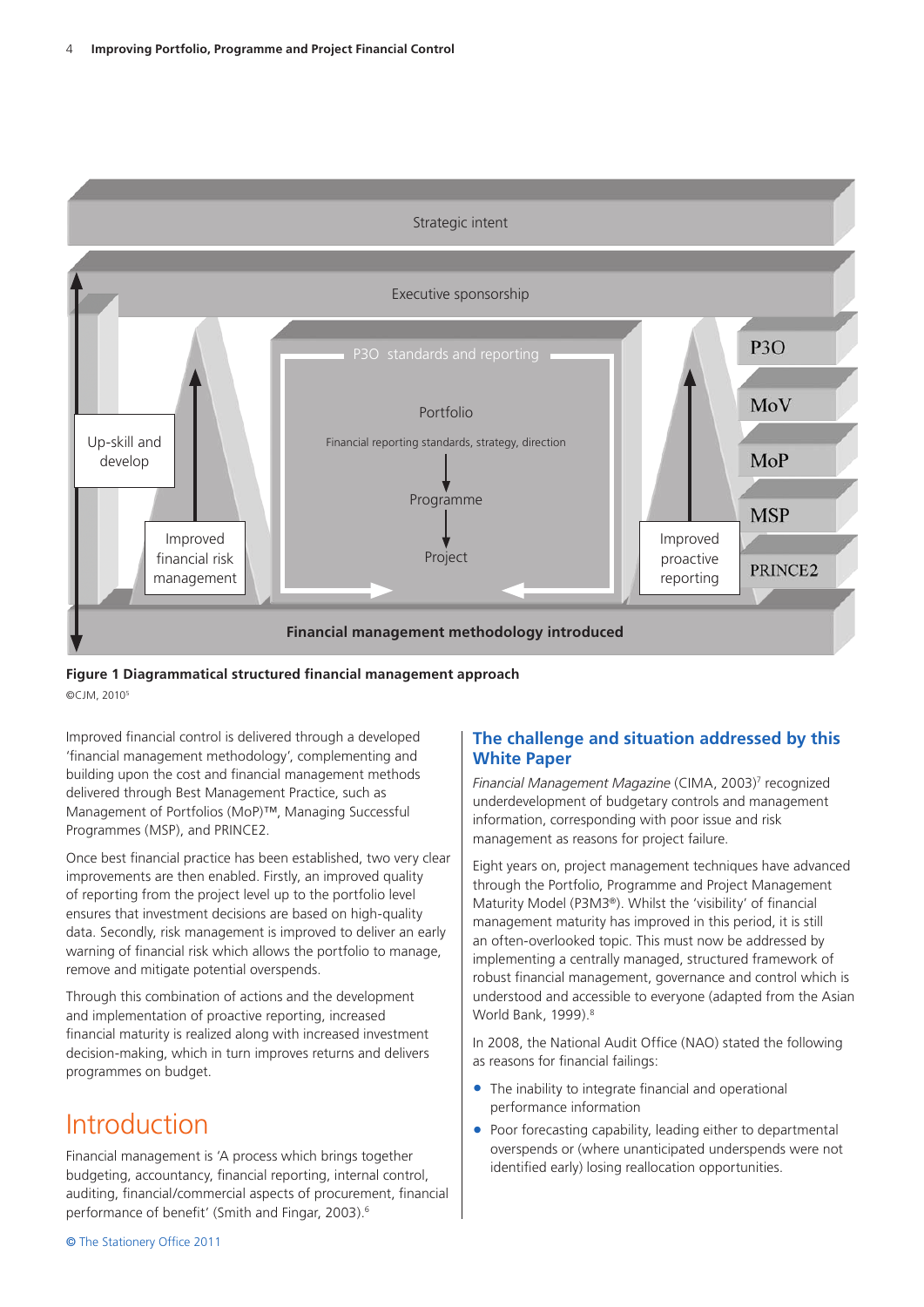# **Why improve financial management and where is the opportunity?**

There are several reasons why financial management should be introduced in an organization:

- The organization's capability to immediately reduce spend is significantly improved by targeting areas of financial pain (those currently at, or at high risk of, overspend) while at the same time implementing controls and adopting procedures which reduce the likelihood of overspending in the future.
- The return on investment in improving financial management is considerable:
	- Delivering more programmes for less money
	- Only added-value programmes are started or continued, immediately saving funds as fewer programmes are approved
	- Approval is only given where there is a strong business case, tangible benefits and the capabilities available to deliver strong governance and control structures
	- Higher investment returns as projects are delivered on budget
	- Reduced overspend by delivering improved efficiency programmes
	- Financial management up-skilling incorporated into everyday ways of working, providing a lifelong improved financial management structure
	- Reducing total cost of ownership by implementing greater due diligence on future ongoing costs
	- Improved decision-making due to higher-quality financial management
	- Lower portfolio office costs as 'lean' financial reporting and management are embedded.
- To deliver the P3M3 aim of a greater level of financial maturity through:
	- Portfolios: established standards for investment management
	- Programmes: standard central approach to financial management
	- Projects: manage expenditure in accordance with organizational guidelines.
- Delivering a financial management and reporting structure that allows efficient control of value management initiatives provides the correct information required to direct management of value implementation (OGC, 2010).9

Change will ultimately be the result of capping functional budgets, enhancing budgeting, improving financial management and allowing greater cross-fiscal financial control.

# 1 Portfolio-level financial control

The focus of any financial management development is the portfolio, as this is where the investment decision is made and where all programmes and projects will look for governance and control.

The first step is to develop and standardize the approach a board takes when considering which programme or project to invest in. The foundation of *what* needs to be done is within the P3M3 Maturity Model PfM: Financial Management (OGC, 2010)<sup>2</sup>. This describes a fiscal framework which advocates procedures for strong budget implementation, accounting and reporting, procurement, and strong internal and external oversight.

A seven-step approach (CJM, 2010)<sup>5</sup> should be used to work on the delivery of the 'how'. Its aim is to ensure that the total change investment is coherent, prioritized and scrutinized, building upon the financial management aspect of product delivery within the PfM cycle (P3M3 version 2.1, OGC, 2010).<sup>2</sup>

# **The seven steps to embedding the 'what?'**

The following seven steps are aimed at gradually building up the skill set required by the executive board and their senior managers to deliver a new kind of portfolio financial control. All decision-makers should be given training, mentoring and coaching on improving financial awareness, financial development and on enhancing their capability to challenge the financials of portfolios.

# *Step 1 Creating the portfolio*

An agreed portfolio financial ceiling is introduced, the ceiling being the fixed maximum a portfolio can spend in a single financial year, which is aimed at delivering an expected set of benefits.

Setting the ceiling on what a portfolio can spend ensures that firm boundaries are provided for the executive to work within. This restriction of access to funds and the understanding of the programmes that no 'new' funds are available, and that they must deliver within the budget allocated to them or the programme ceases, is the first step in building greater financial control mechanisms across the portfolio.

Central to this idea is the knowledge that, if within a portfolio one programme overspends, another programme within that portfolio must reduce spend to compensate.

# *Step 2 Cost estimation*

Cost estimation is the process of calculating the probable total cost of a portfolio on the basis of the best available information. All too often, cost estimation has been regarded as nothing more than a bureaucratic method of delivering budgets. This has meant that cost estimation has not generally been given the priority and attention it deserves. We believe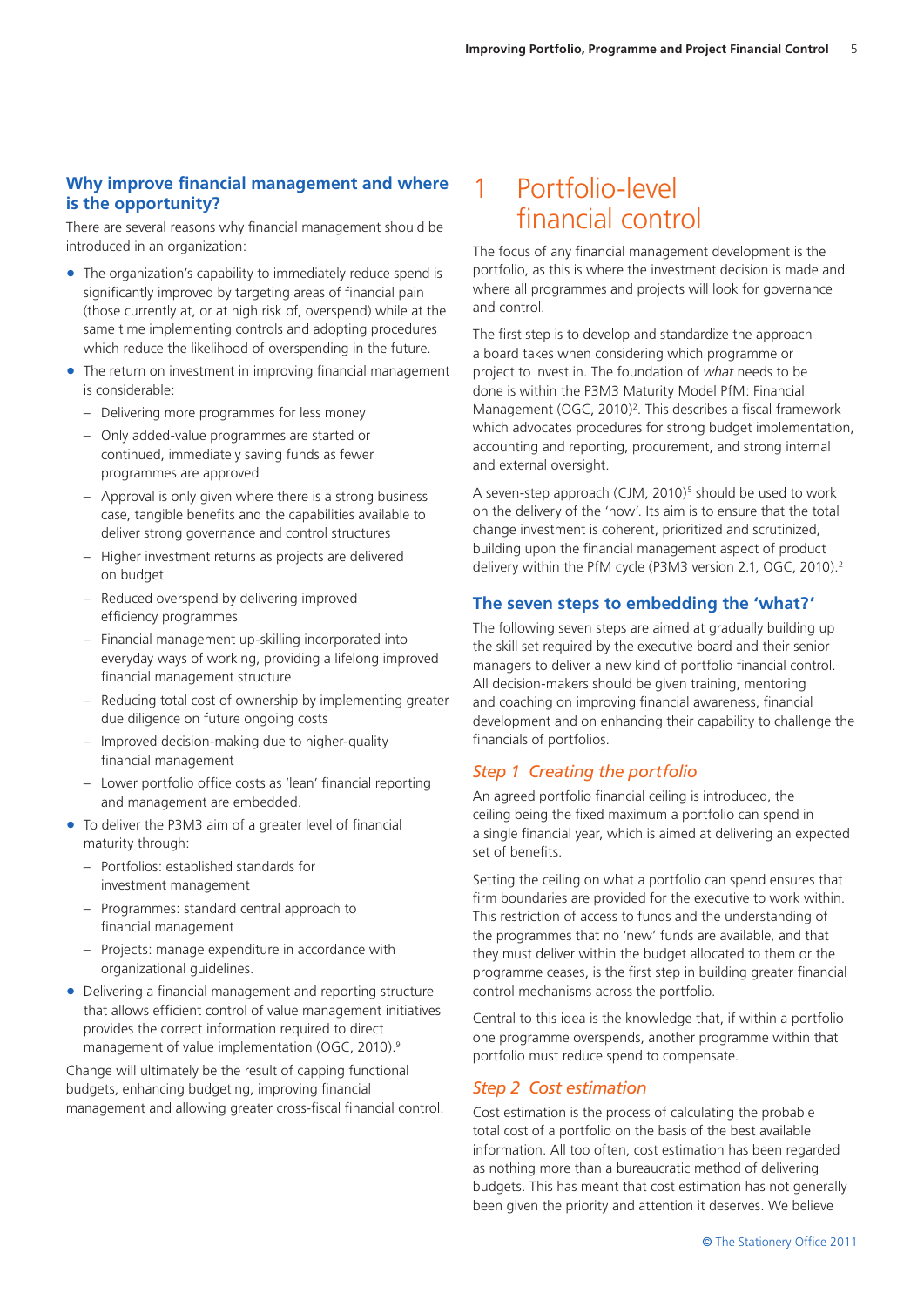that the use of 'best practice' in cost estimation throughout the project lifecycle leads to the most efficient use of scarce public resources and mitigates against the risk of cost overruns. Accurate cost estimates help deliver on-budget portfolios and provide higher levels of financial certainty (adapted from Australian Government paper into cost estimation, 2008).<sup>10</sup> The comments in Table 1 illustrate some of the common criticisms and associated responses.

#### **Table 1 Understanding common budgeting problems helps ensure your budgeting procedures work**

| <b>Budgeting problem</b>                                | <b>Budgeting solution</b>                                                              |
|---------------------------------------------------------|----------------------------------------------------------------------------------------|
| Adds little or no value to a<br>department              | Share relevant information<br>between employees responsible<br>for different functions |
| All the year is focused on<br>meeting or beating budget | Create realistic and up-to-date<br>budgets                                             |
| Too much pressure, especially<br>on sales targets       | Always carry out a rolling<br>forecast                                                 |
| Budget not developed                                    | Start from scratch (bottom up)<br>using only last year's historical<br>data            |
| More guesswork than reality                             | Those closer to the 'coalface' will<br>have better assumptions                         |
| Departmental 'tower' mentality                          | Better cooperation between<br>different functions                                      |

© Pathfinder – 2010 CJM Project Financial Management Ltd all rights reserved

There are a number of estimation techniques in common use and we must consider a standard approach to their utilization across the portfolio.

**Top-down estimation** This delivers senior management control; however, it requires management to be specific in their expectations. It often fails to take into account the detailed knowledge and expertise of some lower-level employees.

**Historic estimation** Data from a historical closed project are extrapolated to compute the estimates for the new project. The accuracy of this approach is dependent on two key factors: the quality of the assumptions made and the similarity of the comparative programme to the new one.

**Bottom-up estimation** This is the 'blank white sheet' approach to budgeting and involves the following:

- Breaking down each activity to its smallest part, relating it to the end deliverable and costing it
- Using knowledge from other sources as to what the cost might be
- Using external advice as to what the cost might be
- Considering, at the lowest level possible, the risks and opportunities various courses of action may have on the financial cost
- Full resource requirement analysis and costing.

Ultimately, a blend of approaches is probably best in estimating a project's cost, taking into account all historical data whilst extracting input on estimates from key subject matter experts (see Figure 2). Importantly, there are steps we can take to improve success rates:

- Commit adequate funding to the process to allow an accurate cost estimation exercise to take place. This process is also more time-consuming than others, so this must be taken into account
- Include 'subject matter experts' in the process of gathering information to increase the estimate's reliability
- Use industry best practice and benchmarking
- Identify which costs are not under the control of the programme, as those outside their direct control pose a particular area of risk
- Challenge all assumptions
- Ensure the quality of data input into the estimation process is as high as possible.

### *Step 3 Investment decisions – distributing the agreed portfolio fund*

Once the portfolio ceiling has been set, decisions must be made on how best to allocate the available funds to ensure the best return on investment.

The first action is to standardize and formalize the appraisal mechanism, which allows us to compare and contrast competing programmes. If not, the review becomes at best haphazard, and more likely near impossible.

As with all aspects of this seven-step model, the approach implemented at a portfolio level must be replicated throughout the programme and project. This ensures that all aspects of a portfolio have been formally prioritized to ensure the maximum benefit for the investment made.

It is highly likely that a central portfolio planning team will manage the process on behalf of the executive committee. They will act as the hub to manage all financial standards, provide the governance and collate all the related data. They will also be the returns point for all reporting. A central aspect of their role will be the management of the following investment approval method:

#### **Create – Score – Approval 1 – Challenge – Build – Approval 2**

#### **Create**

Accessibility to portfolio funding should be managed by each programme, creating a programme brief to present at a portfolio executive review board, containing a statement of what organizational need is being fulfilled: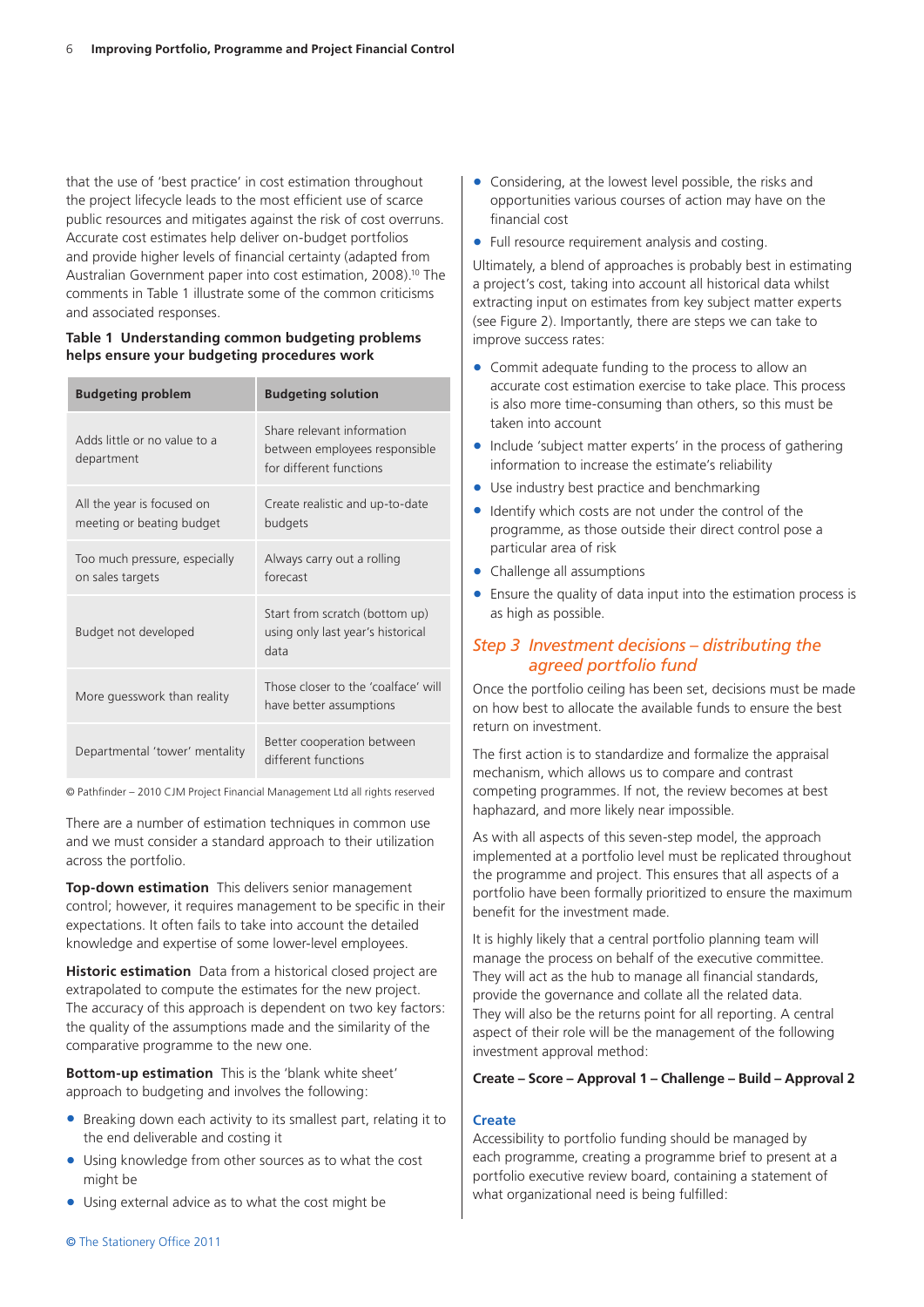

#### **Figure 2 An example cost estimation process**

• A required solution

- Key area of change
- A description of financial and non-financial benefits
- A detailed (down to lowest level practicable, including resource forecasts) phased cost estimation including a view of TCO
- A capital and revenue spend profile.

#### **Score**

The portfolio board will score each brief based on:

- Programme category\* driver:
	- **Continuing** Approved and continuing from previous years. Programmes are only accepted into the next year after stage gate reviews and a reconfirming of the business case validity
	- **Compliance-led** Due to new regulation or critical immediate need
	- **Enabling** A programme must happen this year to allow another programme to start the following year
- **Emergent-led** The remaining balance is then available for new programmes. These could be to capture emerging technology or the vision of making a step-change in infrastructure or scientific approach.
- \* It is appreciated that there are other ways to categorize – however, these were chosen as the most structured yet simplistic approaches available.
- Probability of meeting objectives using a basic scoring method for each objective:
	- **High, medium or low** Scoring against the probability of that objective being delivered within the planned timeline, budget and scope
	- **Percentage** 0 to 100% to show accuracy of the budget placed against it
- Expected benefit delivery against plan
- Resource utilization: availability, skill set, location, etc.
- Capital expenditure and revenue requirements and availability
- Fiscal phasing.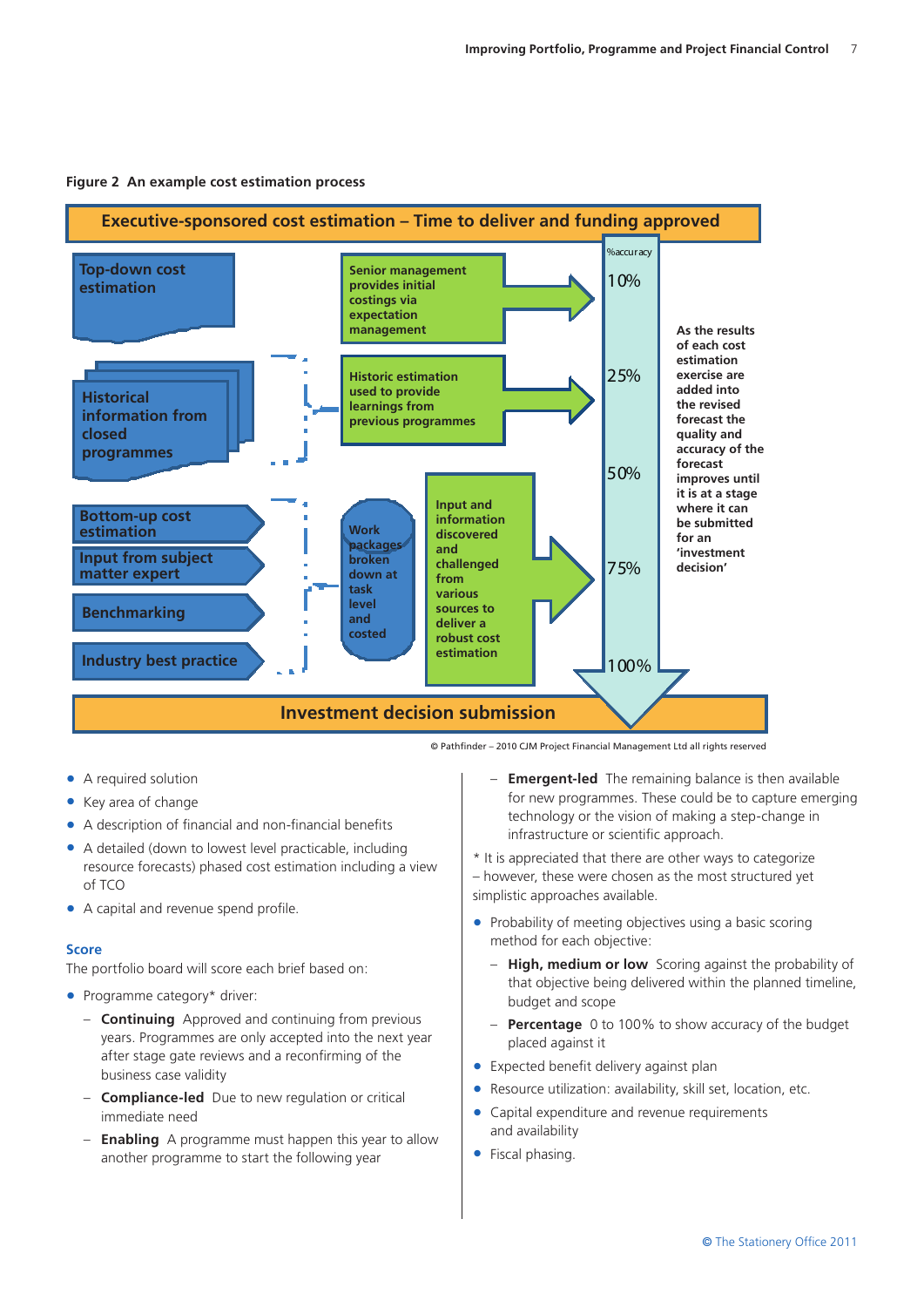Due to the current lack of funds, programmes that are limited in benefit and high in cost must be dropped immediately. The decision criteria include:

- Financial affordability
- Tangible benefits after 18 and 36 months
- Availability of, and source of funds
- Opportunity cost
- Likelihood of the programme delivering on cost and on benefit.

#### **Approval 1**

This releases 'seed' funding to the programme team to progress to invest, develop and create a detailed business case.

#### **Challenge and Build**

This is a mechanism where a board keeps constructively challenging the programme's ways of working: financials, benefits, structure, plans, timelines, etc. Each challenge should deliver further improvements to be 'built' into the business case.

#### **Approval 2**

This process should be repeated until the programme is approved to move forward. Then the final approval (or cessation) will be given.

### *Step 4 Peer responsibility implemented*

When peer responsibility is implemented, success is only achieved when *all* programmes within a portfolio come in on time, on budget and on benefit. The portfolio, its programmes and its projects must be seen as a single financial unit.

This is a 'portfolio first' mentality, whereby improved working relationships, open discussion and cooperation play a role in delivering benefits and the strategic aims of the portfolio. If one needs funds, another may need to find out ways to reduce their budget to accommodate.

Peer responsibility requires introducing the concept that underspend is as bad as overspend, and programme directors must have a greater understanding of the future forecast financial position of their programme. The portfolio is managed through the 'ceiling' and therefore the funds available must be used to ensure the best return on investment.

#### **Removing the impact of annuality**

Current practice requires budget allocations to be spent by the end of the financial year or surrendered to the centre. This practice provides an incentive to spend and, as the end of the financial year approaches, the consequent pressure intensifies leading to the possibility of ill-considered, wasteful and unnecessary spending. Statistics reporting the quarterly pattern of public sector spending show a very clear surge in capital spending in the final quarter of the year, which supports an annuality effect (CIMA, 2005).<sup>11</sup>

If a programme within a portfolio has reviewed its forecast and is planning to come in 'under' its current allocated portfolio funding, then it will formally inform the portfolio of the position. The portfolio can then reduce the allocation to that programme and consider reallocation of those newly available funds, utilizing the same process as noted in Step 2.

This is *not* the same as allowing 'carry forward.' It is about managing to the same portfolio ceiling but, within that ceiling, allowing peers to manage the funds available within their portfolio. The programme should be able to deliver a more convincing overall case for funding during the portfolio approval process, thanks to the maturity of such peer responsibility and the efficiency of spending that follows. The possibility of reallocation rather than surrender of funds provides an incentive for improving forecasting and also for managing and smoothing spends over the year.

By giving improved financial control, peer responsibility enables programme directors to work with each other to manage the overall portfolio ceiling. However, sanctions for non-compliance must be agreed and delivered through the performance appraisal system of the organization.

This paper recommends that financial management must form a greater part of an individual's performance measurement than it currently does, by ensuring that non-adherence to agreed financial management targets or non-participation in the peer responsibility process is discouraged through reduced performance scores and lower financial rewards.

Rewards should largely be allocated not for success of an individual, but rather on the successful performance of the wider portfolio of which each individual is a part. The actual implementation of such mechanisms is not for a financial White Paper to discuss, and would need to be further reviewed and considered within the appropriate circles.

The likelihood of the portfolio delivering greater financial success is much increased when managing the annuality effect through connected compliance and peer responsibility.

# *Step 5 Improved reporting, governance and control*

The portfolio sets the format, structure and type of information reporting requirements for all programmes and projects within its scope. The financial governance and control mechanism will be delivered through improved reporting.

A 2007 survey (EIU, 2007) $12$  found that:

- 10% of executives admit to making important decisions on the basis of inadequate information
- 46% assert that wading through huge volumes of data impedes decision-making
- 56% are often concerned about making poor choices because of faulty, inaccurate or incomplete data.

Lord Bilimoria (CEO, Cobra Beer) stated: 'You cannot make proper decisions without proper information.' (EIU, 2007)<sup>12</sup>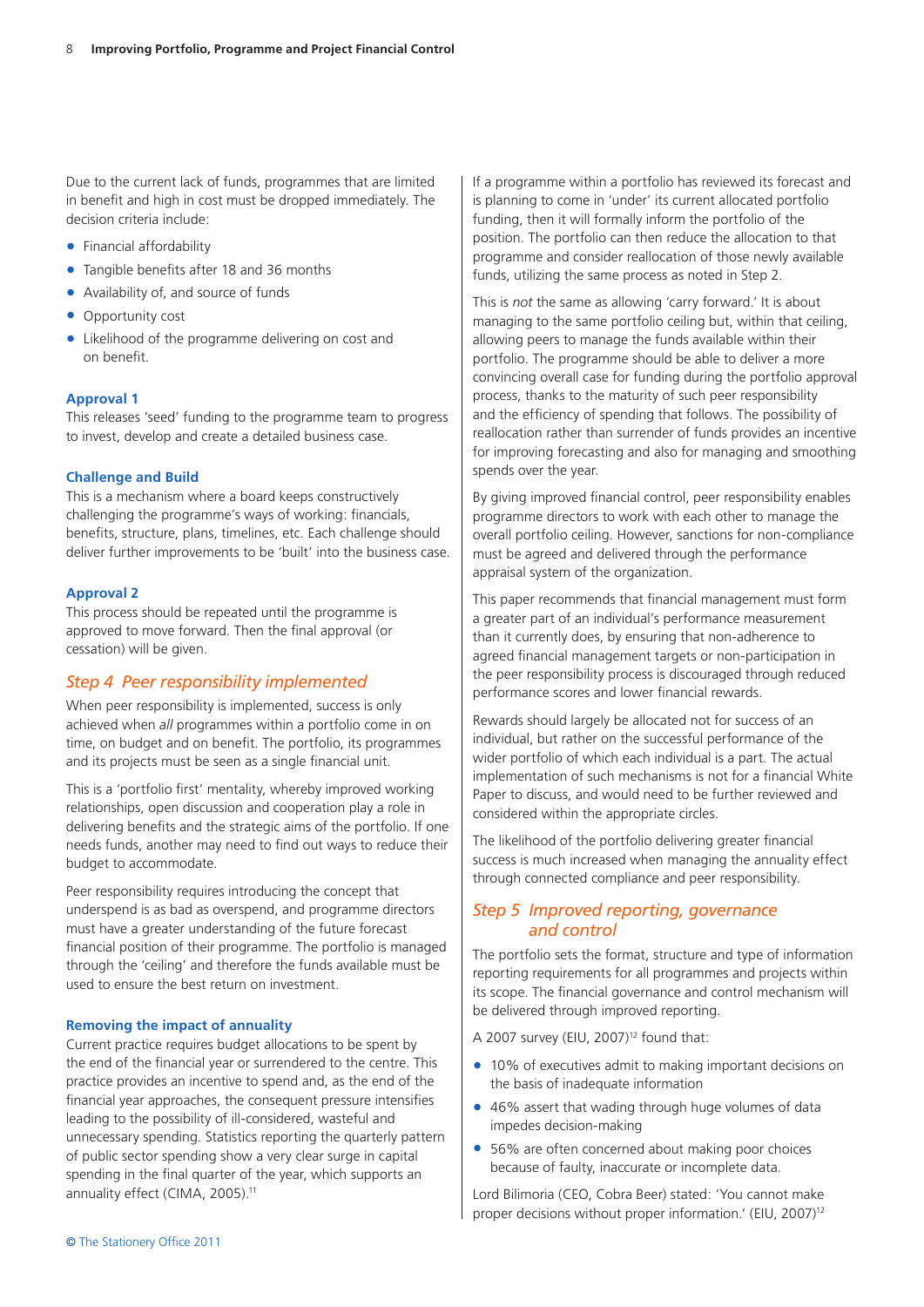As a result, especially in periods of financial constraint, portfolio financial management requires a higher quality of reporting. The following steps will deliver part of a strategic toolset:

- Conducting an information needs analysis to identify what information is needed and why
- Initially investing sufficient time to create a reporting structure
- Reviewing the cost and feasibility of providing information
- Adopting a formally agreed method and set of reports
- Agreeing a timeframe that is relevant and structured to reflect financial results against the strategic objectives
- Introducing proactive rather than reactive reporting
- Introduce key performance indicators (KPIs)
- Creating a financial governance structure to monitor and control reporting
- Embedding a formal financial review process with programme directors and project managers. This will include targeting variations in the budget versus the actual figures, and carrying out key financial reconciliations
- Implementing structured consistent reporting mechanisms from the project board upwards to the portfolio board.

The reporting will then be created by:

- $\bullet$  The inclusion of a rolling (actual and budget for a specific future timeframe) financial forecast to show the budget versus revised forecast to complete
- Liaising with the portfolio office to ensure key financial performance indicators are within the dashboard as part of the P3O model (P3M3 version 2.1, OGC, 2010)<sup>2</sup>:
	- Programme monthly dashboard prior to executive review
	- Portfolio executive consolidated dashboard
	- Monthly executive review implemented.

If the reporting does not reflect the strategic aims of the portfolio, then the reporting is not meeting a key objective of its existence.

The reporting should also be reusable and be a balanced set of objectives with core aspects including:

- Standard format: from project to portfolio
- 'Traffic light' reporting (see box), covering:
	- Timeline
	- Stages
	- Targets
	- Financials
	- Resources
- • KPIs: agreed, formulated and included
- Consolidated portfolio risks and opportunities.

#### **Traffic light reporting**

| <b>Red</b> | Issue requiring executive intervention                                                                         |
|------------|----------------------------------------------------------------------------------------------------------------|
| Amber      | Risk about to turn into an issue; however,<br>currently managed internally by the programme<br>management team |
| Green      | No problems                                                                                                    |

This improved level of reporting will provide information to the decision-makers, allow portfolios to see where programmes are not running to plan and highlight those that are likely to underspend or overspend, enabling proactive corrective action to take place in a managed process.

# *Step 6 Changing what you report, how you report, and understanding why you report*

This cumulates in delivering a 'leaner' financial management structure by reducing the cost of supporting your portfolio.

Recent research (EIU 2008)<sup>13</sup> demonstrates that over 70% of a finance department's time is spent processing transactions, and less than 30% on financial management, business intelligence or decision support.

We suggest the 70% must be refocused to embrace a lean financial reporting structure.

Lean has developed in recent years alongside Lean Six Sigma, which is essentially a methodology aimed at reducing variation in manufacturing processes to achieve improvements in quality. Lean Six Sigma is not, however, just about cutting costs. It is about providing customers with what they really want (*The Independent*, 2010).14 This focus must be embraced within the financial requirements of portfolios.

There are four key values of implementing lean financial reporting  $(CJM, 2010)^5$ :

- Compliance with all globally accepted accounting regulations
- Information provided in an accurate and timely fashion
- Reporting and decision-making information provided must be what the 'customer' *needs*, not *wants*
- Continuous improvement of the financial management requirements – what is good now may not be good in six months.

The core components of lean financial reporting (CJM, 2010)<sup>5</sup> are as follows.

#### **Delivering improved reporting**

To deliver improved reporting, the following questions need to be considered, reviewed, answered and incorporated into the reporting suite:

- What is its aim?
- What does it influence?
- Who reads it?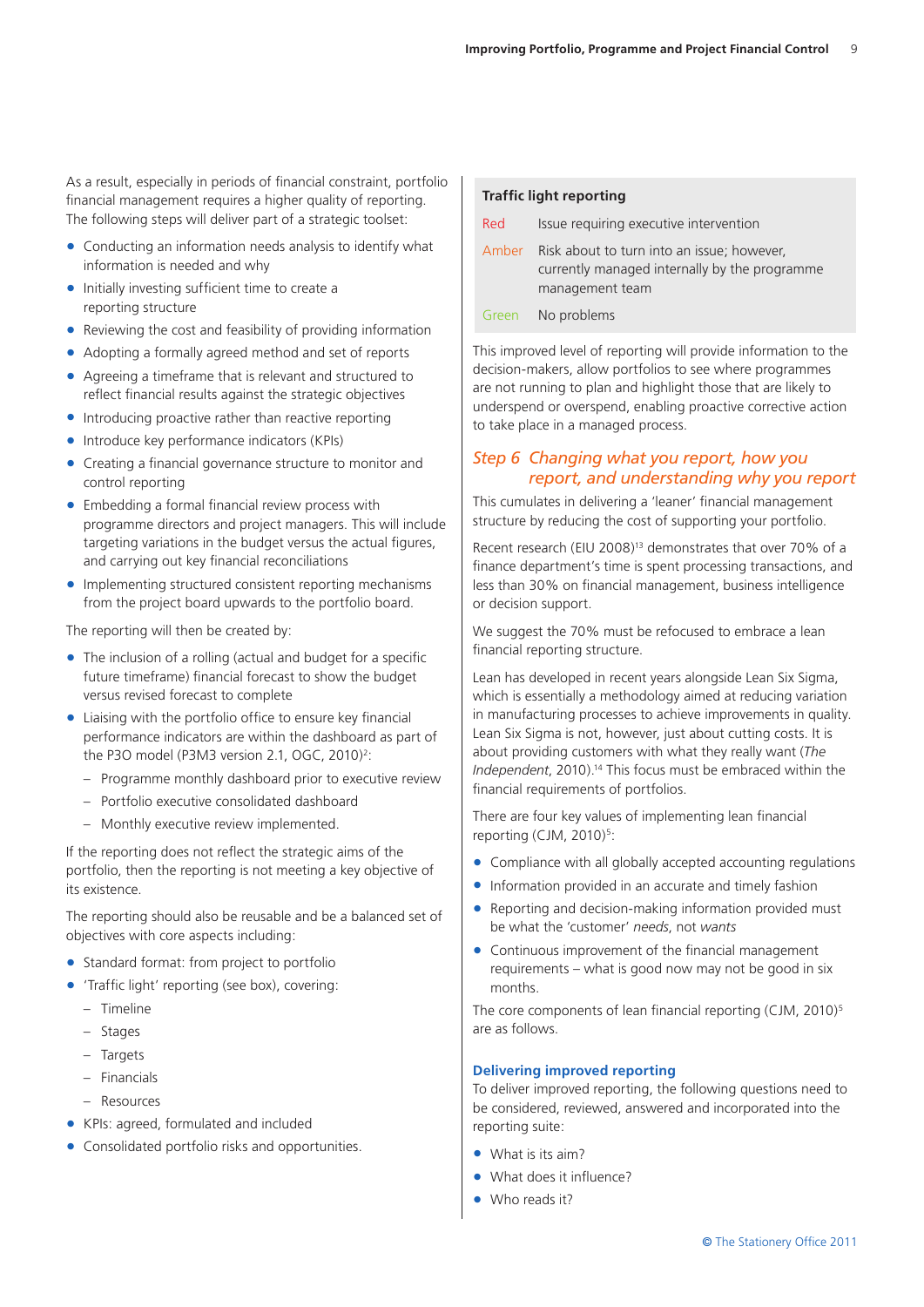- What is it used for?
- Time to create?
- Lead time to deliver?
- The reporting timelines?
- Who is responsible?
- Customer KPIs and variances requirements?
- Desired outcome?
- The length?
- Influence of external factors?
- Relationship to strategy?
- What will make a difference?
- Is it flexible?
- Does it drive decision-making?

#### **How reporting is delivered**

Understand how reporting is delivered and review the information management systems that are in use:

- How mature are they?
- Who uses them?
- How are they used?
- How reliable are they?
- What is their function?
- What reports do they produce currently?
- What are the systems capable of producing?
- What is the perceived and real accuracy of that reporting?

It is paramount that we question what an information management system can provide. A mature system *should* deliver the correct results; however, just because it has been used historically does not necessarily mean it still provides the information needed to financially manage the programme.

#### **Reducing reporting complexity**

Reduce reporting complexity by understanding and considering:

- **The reporting purpose** It must be clear and address those issues that will support the decision
- **Report manipulation** Agree reporting requirements at the start to reduce future manual changes
- **Back-up administration** At all times use system-generated reports
- **Overproduction of data** Reduce the volume of data provided and increase amount of information which will influence management decision-making
- **Overproduction of reports** Deliver a reporting pack to the stakeholder that is efficient and highly effective
- **Obsoletion** If the report is not used and not needed then stop creating it

**• Overskilling** Have the correct financial staff for the role they are performing and only bring in senior accounting experts when they will add value.

#### **Mapping, recording and reporting financial information to strategic work streams/parcels**

The financial structure and reporting must be built to meet the programme work stream's end-deliverable. The manual effort involved must be offset against the system capability and the strategic need. The reporting must map clearly owned strategic and financial value streams with clear cost reports.

As a minimum, the reporting must include a set of strategic stream indicators:

- Effort completed versus cost to date
- Budgeted versus actual cost
- Resource utilization
- Risks and opportunities
- Rolling forecast.

#### **Accounting with a single point of contact**

Although it is understood that many individuals will have input into the financial management of a portfolio to deliver improved portfolio reporting, lean financial management should be established through the formal identification of a single financial point of contact, as shown in Figure 3 (adapted from CJM, 2010).5

A single point of contact ensures that the correct information flows between individuals within the portfolio and finance functions. This same process would then be replicated across all programmes and projects within the portfolio.

The introduction of lean reporting and leaner financial management will only improve financial management if the concept is partnered with adequate financial risk management.

### *Step 7 Financial management of risk, issue and opportunity*

The management of risk, issue and opportunity (RIO) is pivotal to maintaining strong financial management. Many programmes put considerable effort into identifying and understanding the risks and issues which affect them, but don't attach a financial cost or benefit reduction to them, reducing their capability to identify and manage the budget challenges announced recently in the public spending review.

Charles Tilley (CEO, CIMA) recently stated that some financial companies had a weak understanding of the business models and risks they were supposed to be overseeing, and that 'they were not receiving the right information to take good decisions about risk allocation and management' (CIMA, Oct 2010).15 Whilst the impact may be different in the public sector, many large portfolios of programmes face similar problems.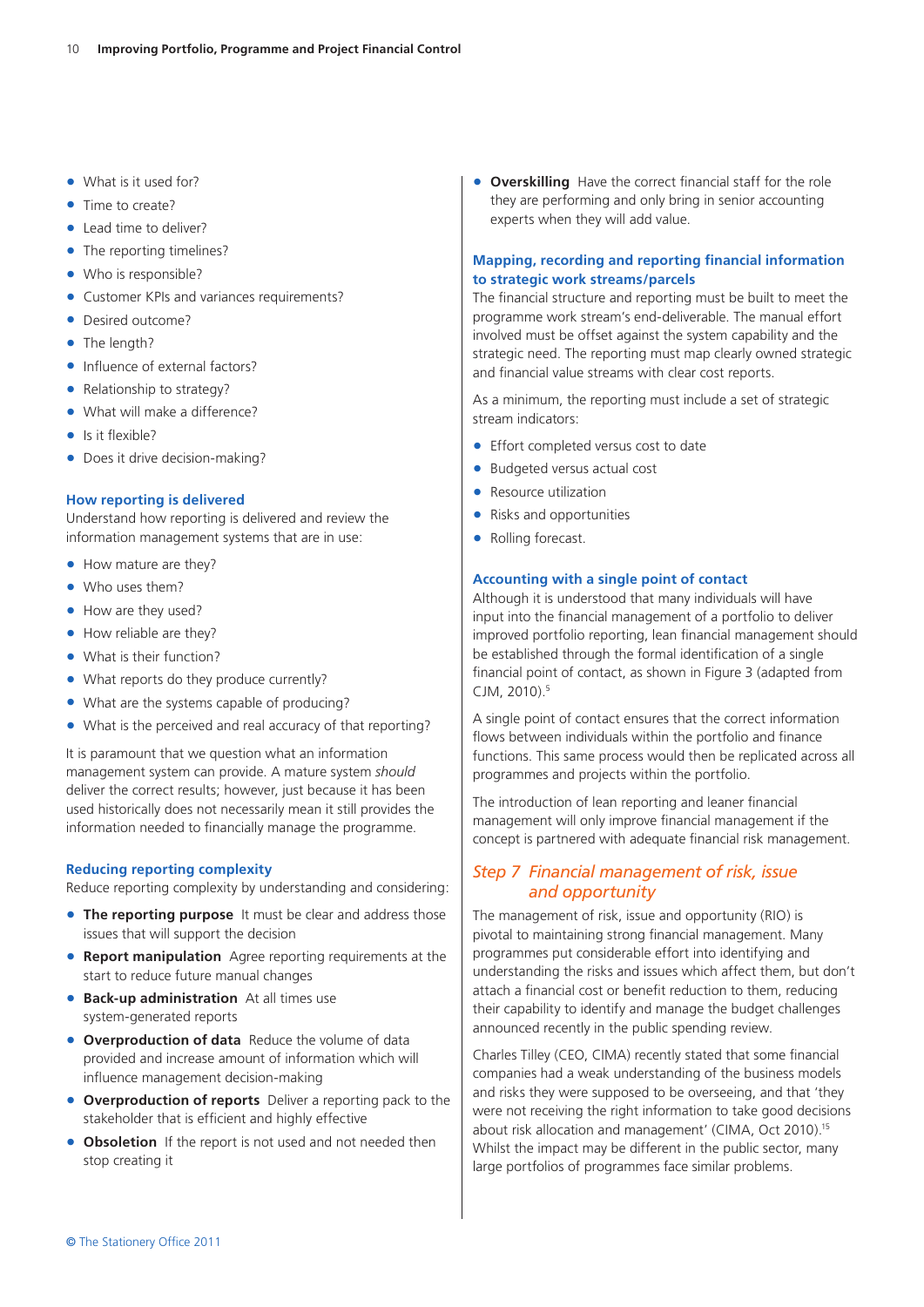

**Figure 3 Single financial point of contact**

The cumulative overview of risk is at portfolio level; however, the portfolio's risk management is only as good as the risk and issue management process implemented in the smallest project within the portfolio. This continual flow of lower risks upwards to the portfolio ensures the continued connection between the day-to-day operations and the strategic aims of the portfolio.

There are four key aspects of RIO (CJM, 2010)<sup>5</sup>: Output rather than input, tolerance, impact and business as usual.

#### **Output rather than input**

Cost management is seen in many techniques and guides as an input into risk management. This is wrong and risk management must be seen as an input into cost. There should be a two-way flow as follows:

- • The cost and financial awareness of a risk *must* be included in the risk register when a risk, issue or opportunity is identified
- A consistent approach to reviewing and monitoring all financial risk must be adopted to ensure continued protection of the strategic direction.

#### **Tolerance**

PRINCE2 introduces the concept of 'management by exception', removing the unnecessary burden of day-to-day involvement. Tolerance is used to establish degrees of freedom.

With a greater emphasis on 'cost out' programmes, tolerance in its current form is not an ideal approach to managing financial risk. Tolerance sanctions and allows for movement and change without due governance and control. It is possible that tolerance is given only to scope and not to financials; however, culturally it sets a poor example. Allowable tolerance should be replaced by portfolio executive-owned tolerance, whereby a degree of freedom is only sanctioned when it goes through the required portfolio controls in Step 3, and the portfolio has a request for further budget allocation.

#### **Impact**

Programme and project structures should be well governed in their own right to manage localized risk through local policies. Risk which impacts the wider portfolio financial objectives should require escalation to the portfolio executive.

Building upon Management of Risk (M\_o\_R) principles, an 'early warning system' must be embedded into portfolio management to allow the control of financial risk through implementing a RIO management process. There are a number of factors that facilitate a good early warning system:

• Clear sponsorship and continued leadership of effective risk management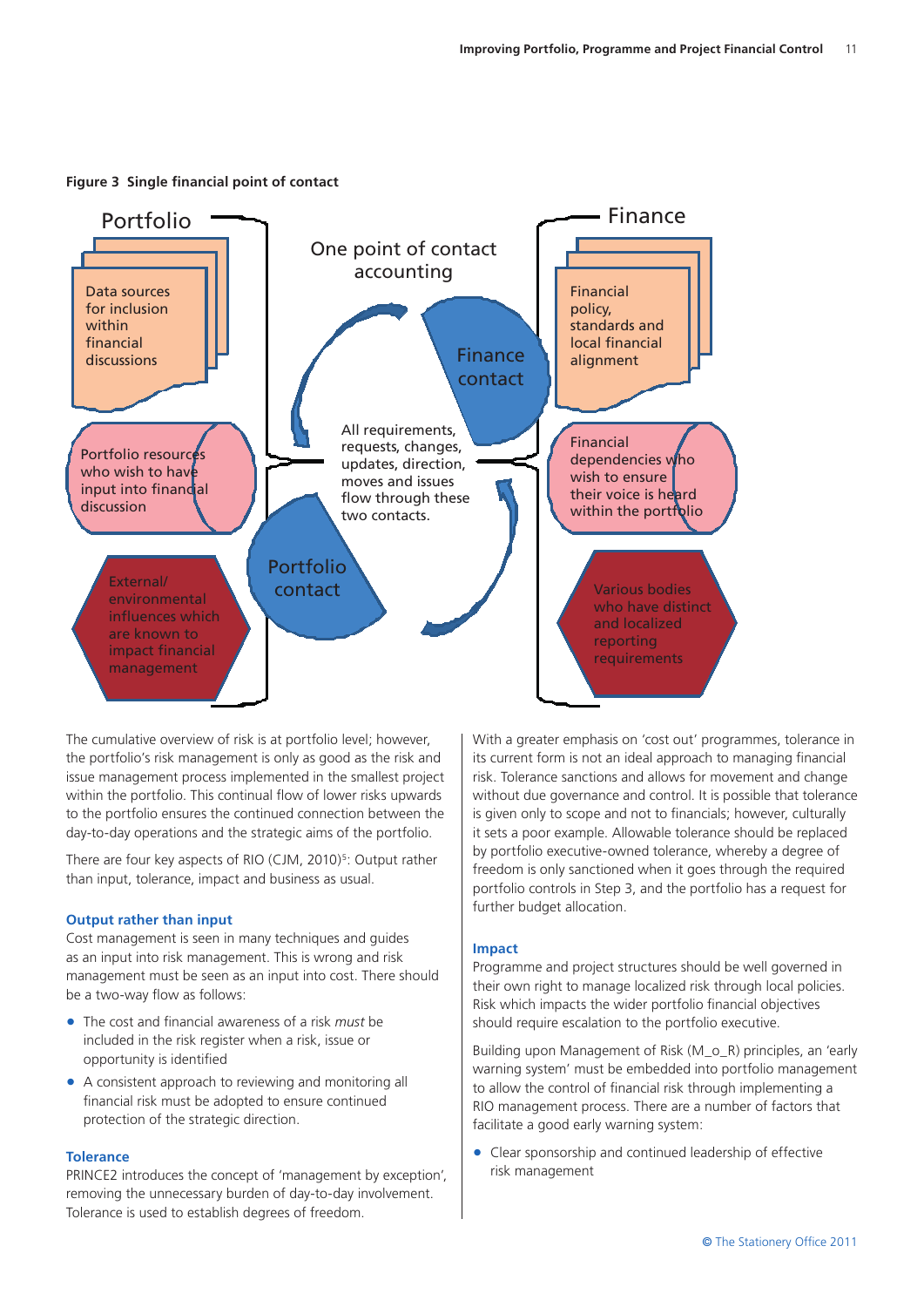- Documentation: see M\_o\_R section 7 of the risk management model for further detail (HM Treasury, *The Orange Book*, 2004)16
- A RIO-managed process for every budget change
- $\bullet$  Financial probability of the accuracy of the values placed against each RIO
- High, medium or low rating of the likelihood of the risk materializing
- RIO and project management office weekly reviews set up, with focus on all high probability RIO
- Formal portfolio change request (PCR) document created and approved by a change control board to access 'tolerance' funds for each RIO. This is driven by 'no spend' impacting the portfolio budget without approval – no 'post-spends' approval is tolerated
- Mitigation implemented or portfolio altered to reflect results by redistributing available funds.

#### **Business as usual**

The inclusion of financial management in operational 'business as usual' (BAU) risk profiling must be improved upon.

To understand the risk and opportunities which are inherent in an organization we need to understand the organization, the drivers for its costs and its inherent culture.

Organizations should regularly monitor how change impacts their baseline costs. In understanding what drives the cost of the organization, the dependencies between each of those cost drivers and then monitoring the potential risk and opportunity against each item, the organization develops the ability to continually manage their day-to-day financial costs and effectively manage and reduce inherent business risks.

Across a variety of asset bases, the use of such tools as configuration management databases and information repositories are the key to understanding where the dependencies are and what the potential areas of risk are. To deliver successful BAU risk management the organization must invest upfront to develop an understanding of their landscape and associated costs. When an organization has this information about its BAU cost base it then has the capacity and capability to produce robust decision support information to analyse the current position, improve reactions to immediate risk and have better risk management plans in place for the future.

# 2 Programme-level financial control

In Managing Successful Programmes (MSP), it is increasingly clear that poor management of cost can have considerable consequences. The ultimate success of a programme is judged by its ability to realize strategically important benefits. However, this concept must be enhanced by ensuring that they are

delivered within the initial business case budget. A programme cannot be seen as successful if scope and benefit are delivered at double the original cost.

The importance of the role of the programme accountant must be enhanced in future programme methodologies.

Current thinking is that 'the role of the programme accountant is to support and ensure compliance in corporate accounting, and also provide 'useful support' in business case development (*The Independent*, 2010).14

As a first step, there must be a genuine change in ethos. The finance role must not be seen just as support. Expert accountants, trained in programme financial management, should be appointed to take responsibility for financial management on behalf of the programme leadership, and be integral to delivering added value across the three key aspects of MSP.

#### **Business case creation**

If programme maturity is at the heart of the new direction for financial management, then the business case cannot be considered just a one-off document to secure approval. It is the baseline to which all future reporting links back, and the measure of progress through to the programme end.

The rapid change within the economic cycle and environment also means that the business case created previously may now need to be reviewed, and therefore the review to keep the business case deliverables central to ongoing discussions must be part of the financial management initiative. Central to this aspect of control is the need for executive officers to conduct financial challenge reviews, either at agreed points throughout the programme lifecycle or at formalized stage gates.

Whether the business case is new or revised, what is to be financially included must be enhanced. A key aspect of enhancement is the cost of the programme; what is the true cost of delivery?

Stringent forecasting will allow for increased accuracy, with improved tolerance used as a safeguard against task and scope 'creep'. This should be carried out by:

- Bottom-up cost modelling (see Section 1, Step 2); a true forecast cost of the programme should be delivered.
- Breaking the budget down into cost streams so an individual has accountability and responsibility for the costs that they control.
- Direct and indirect component costing. A true reflection of the total programme cost must be identified, not just the direct costs. For example, the programme may be utilizing components which may not be directly charged, but are part of the overall cost base.
- Resource mapping to a programme organization chart. A fundamental failing happens when resources or 'time allocated to the programme', as illustrated in the organization chart, is not reflected in the cost base.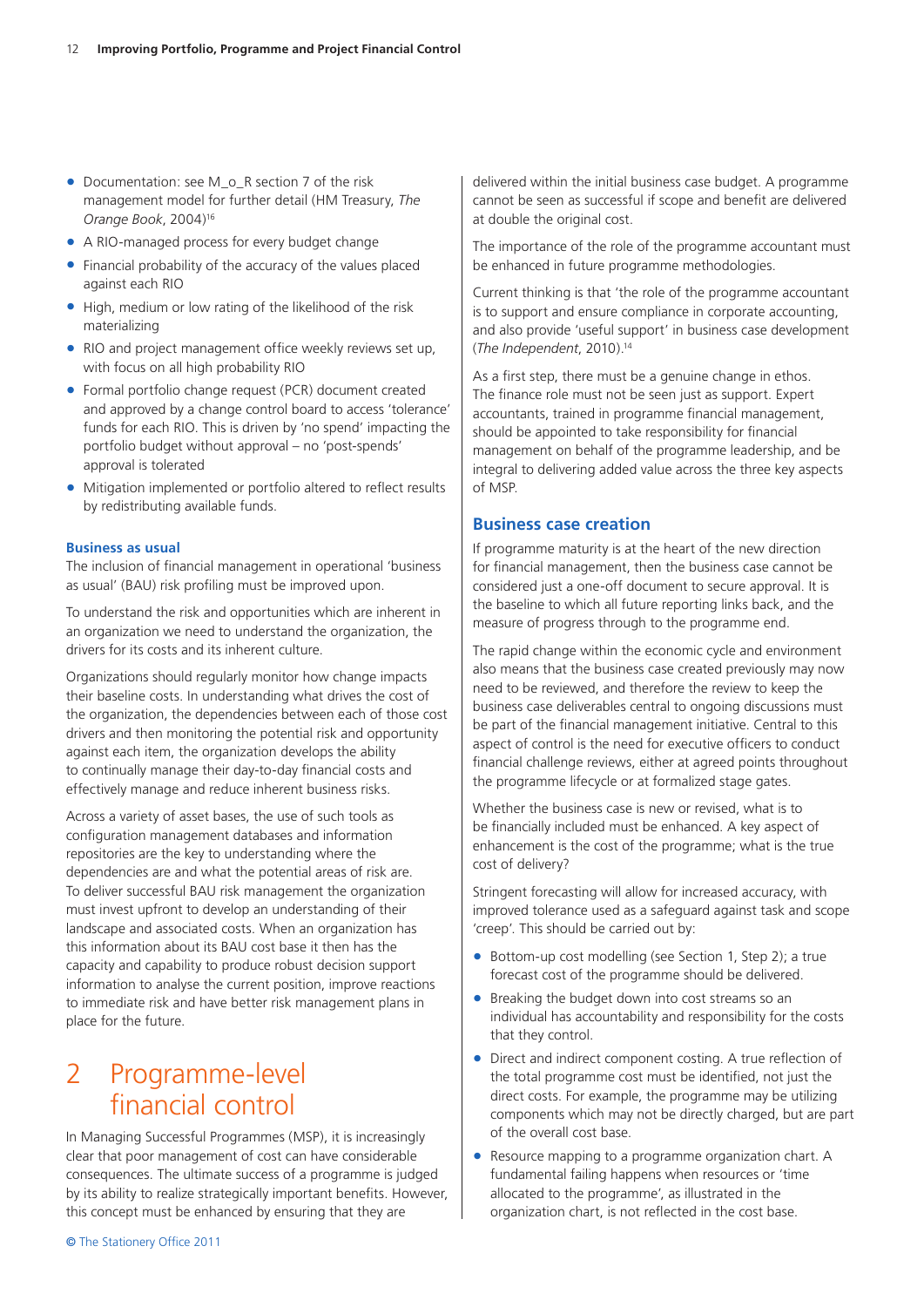• Activity duration should be used to forecast payment phasing (especially for vendors). By this we mean that outcomebased charges should be given much more consideration.

The core aspects outlined above are just the start of the process. There should be further review of the financial cost within the business case by:

- A joint review and 'deep dive' by the programme management office and finance function to carry out a critical analysis of the costs in the business case
- A review of lessons learned from previous programmes and, where appropriate, taking on board those revised ideas
- Working with procurement to consider different commercial and vendor strategies; for example, changing the way you buy, introducing service credits, or having a greater focus on challenging suppliers for non-delivery of services
- $\bullet$  Dependencies consideration of the post-implementation wider financial implications on day-to-day running costs.

### **Financial management up-skilling and training**

Changing ways of working in financial control and targeting P3M3 maturity will require the adoption of an executivesponsored financial development programme for all portfolio, programme and project staff.

Improving financial skills must be the key area that needs to be addressed within programme management today, as every member of the organization must now be seen as being responsible for the financial control of the programme; it is not just the responsibility of the programme director.

To deliver this financial responsibility, staff must be provided with the right financial skills and competencies. In current programme methodology 'cost' sections, there is often the belief that 'finance for non-financial managers' or 'budgeting and money' courses are adequate to deliver the required competency. The lack of financial skill and awareness amongst non-finance staff remains a barrier to improving financial management (OGC, 2007).17 Those departments which regularly assess the financial resource management skills of their senior managers are found to be more able to nurture a culture in which the management of financial resources is of central importance (NAO/OGC).18

As part of its paper, the NAO stated that managing financial resources effectively is crucial to meeting the challenge of providing value for money for service users. One key deliverable in the summary is 'improving the finance skills of staff outside of the finance department.' One route NAO suggests for the delivery of this is the use of 'advanced techniques and practices to manage their resources effectively' (NAO, 2008).19

In-depth knowledge of true financial pain points will tackle the fundamental issue of financial overspend and poor control. Prior understanding, development, coaching and learning will reduce the financial risks by fostering proactive rather than reactive strategies in programmes.

Development will shift in thinking to provide staff with an enriched and dedicated financial management skill set. Financial management must form part of a member of staff's annual appraisal, backed by financial management being part of their continuous personal development programme and part of their personal performance targets.

The following provides direction as to what a financial management development and up-skilling programme (CJM, 2010)<sup>5</sup> should provide, to ensure staff have the fundamental knowledge to understand the financial implications of their actions:

- **Financial fundamentals** Basic accounting knowledge\*, capital and revenue, financial ownership, cultural impact, project closedown accounting
- **Financial structure** Mapping, vendor financial management, funding, benefits gap analysis
- **Budgeting** Creation, supplier accounting, business case financial modelling, operational accounting, change requests
- **Financial governance** Control and governance models, approvals, dependency, and end of stage audits, risk and lessons learned
- **Financial reporting** KPIs, financial information, communication, variance
- • **Implementing successful financial management.**

\* This one section, basic accounting knowledge, captures the current 'finance for non-financial managers' training which is usually offered, providing a lower than foundation level of capability.

### **Cultural development**

Up-skilling will provide the backbone of what is required to be achieved in improving financial management. The new techniques, the increased capability, the individual and team culture change to financial management will embed it. An individual's understanding, however, cannot change quickly from a lack of any financial awareness to a full awareness, and therefore turning the learning into reality must be incorporated within the overall up-skilling approach. This should be done by:

- Gradually introducing financial themes. Each individual is different; however, few one-off courses will deliver the increase in learning necessary. Gradual introduction of financial management through foundation level training, moving on to more advanced level training over a relatively short period, is likely to have a greater impact.
- Coaching focused to ensure the accuracy of budgets. This may be at a high level to begin with, taking it down to a lower level at each subsequent session.
- Managed process to deliver a low-level detailed budget. The ultimate target is a fully costed, line-level budget.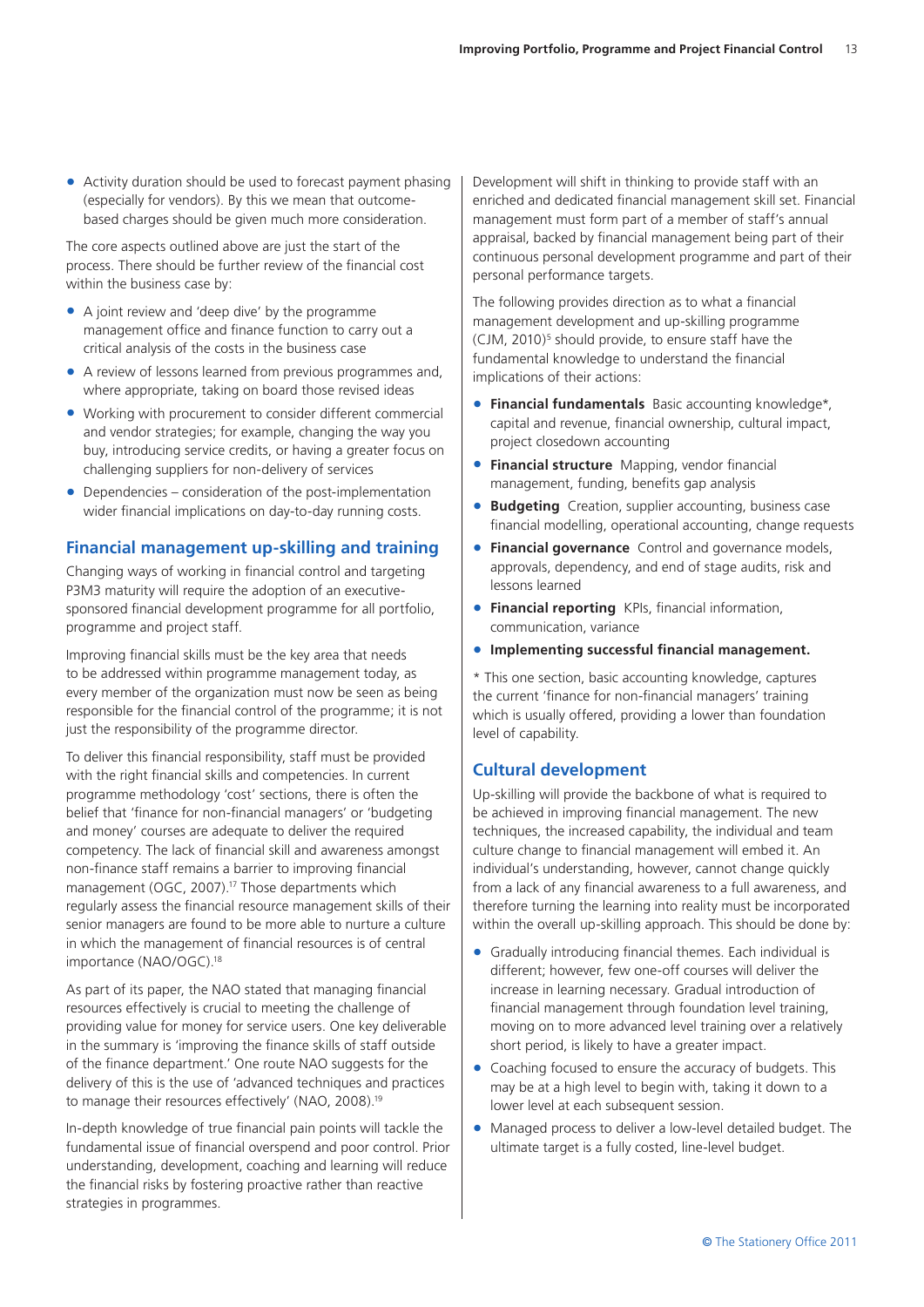• Making financial awareness and understanding a consideration for every action taken. This process is not just a paper exercise, but fundamentally changes the way individuals think about spending.

There are a number of further themes that are part of the development of financial culture (CJM, 2010).<sup>5</sup> Each of the following themes helps to embed financial management more rigorously into a programme:

- **Early financial utilization** To ensure early financial involvement, intervention and inclusion, the programme financial resources should be introduced during discussions on the initial feasibility paper
- **Financial 'freedom'** The ability, through a safe channel initially, to allow open discussions on the potential for overspends occurring, should be seen as constructive, not negative
- **Financial relationships** Finance should not be seen as an outside interest and therefore the programme finance resource must become part of the programme they are working on. They must not be seen as the financial 'stick', but be ambassadors for the programme
- **Internal and external pressure** The biggest factor to influence cost and financial management will be demands from 'non-contracted' requests and therefore a culture of how those requests are responded to through the project management office must be embraced and managed carefully
- **Reliability of financial information** Developing reporting that the programme needs and delivering information to provide decision support
- **Robust change control Embedding change control** and having financial management as a part of it. This is a level of maturity where finance really is part of the programme and is knowledgeable of development and the financial implications
- • **Financial learning** Cross-programme, post-programme learning must be shared to ensure mistakes made are not repeated. A financial awareness community must be built across functions, departments and organizations.

The result of implementing the actions above will be delivery of more of the MSP measurement and analysis requirements (OGC, *Managing Successful Programmes*, 2007).17 A cultural financial shift and greater emphasis on understanding financial risk will also develop.

# 3 Project-level financial control

The delivery of the portfolio and the benefits that go with it are only as good as its component parts and therefore the financial management of projects must be improved.

Operational accounting needs to be put in place to deliver a quantitative and qualitative examination of the project's financial records, to determine the reliability of the financial data.

Firstly, we must understand the roles and responsibilities of the operational accountant. This is done by implementing, completing and approving a financial RACI table, identifying the roles that have responsibility and accountability as well as those who need to be consulted and informed. This should ensure that everyone is aware of who does what.

Secondly, a set of operational accounting checks should be introduced. These are best practice and introduce ways of working that encourage focus on potential financial problems, monitoring the financial structure and assurances of continued alignment with the organizational and project structure.

This can be achieved by targeting areas with potential financial problems and a high probability of overspend; for example:

- Areas of complexity
- Areas where tolerance is high and by default there will be limited budget accuracy
- Areas where poor project management expertise is visible
- Where there are new project managers; provide as much support to these individuals as possible
- Areas of commercial sensitivity
- Areas where contractually the commercial details have not been fully closed.

### **Financial management root cause analysis**

Financial pain points usually occur at the project level. To address this, Financial Management Root Cause Analysis© (CJM, 2010)<sup>5</sup> should be introduced.

The key steps are:

- 1 Understand key financial points of failure
- 2 Rank these in importance
- 3 Focus on the root cause of each: similar to an activity-based costing approach
- 4 Target the cause: multiple causes can be targeted and may run in parallel
- 5 Recognize barriers to the achievement of goals. On paper, financial root cause analysis is simple, but in reality many barriers will arise:
	- People: who do not wish you to highlight the issue
	- Cost: the size of the pain point is revealed
	- Acceptance: project manager denying that there is a problem
	- Cultural: UK ways of working may not be compatible with those of an overseas division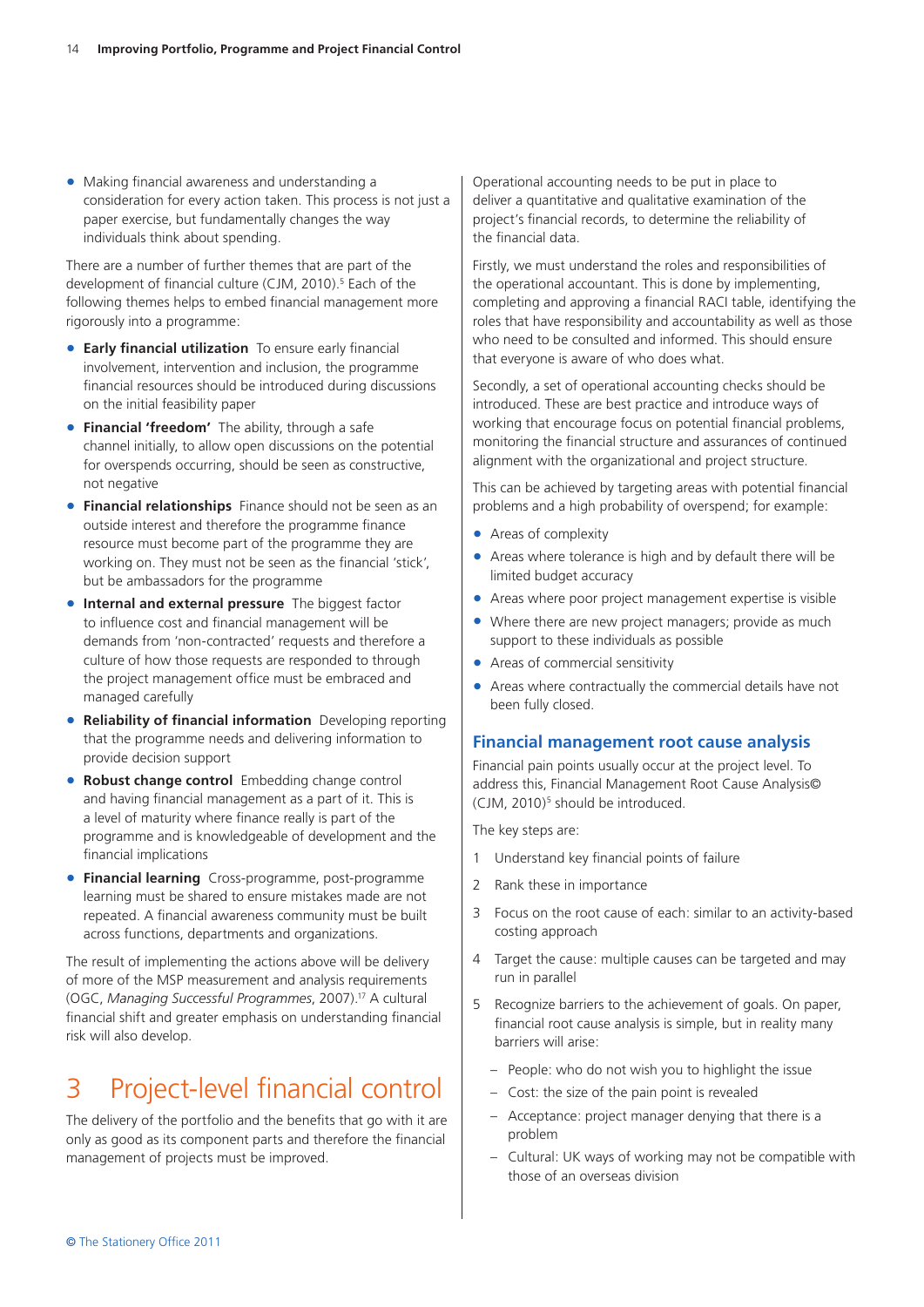– Sensitivity: if the change will have repercussions in a specific department, or specific stakeholder areas, there may be resistance to highlighting it.

## **Fund (cash) flow management**

Funding is the lifeblood of any project and must be managed. It may be the release of funds, the ability to spend funds or the access to funds set aside.

Most papers on project management ignore fund flow management completely; however, this crucially important topic must be introduced as part of improving financial control within the project environment.

The following four components are standard aspects of fund flow management for any organization. The project accountant's and project manager's awareness of them has to increase to ensure the management of funds into the project is continuous:

- **Transactional** Through accurate budget preparation, they have the availability of funds to meet day-to-day operational requirements
- **Precautionary** Funding should be set aside which matches the agreed centralized portfolio executive managed tolerance fund. The key point is that the funding set aside must be accessible (within the given formal approval process) to allow continuous progression of the programme activity
- **Speculative** As projects work their way through the lifecycle, opportunities arise which may be considered of worthwhile benefit. Although all portfolio funding should be allocated, projects which are more aggressive, meeting timelines and on track for benefits, should have the opportunity to access those funds if they have a business case available to deliver a new scope item connected to their original project
- **Financial** If a project is not delivering against its planned timeline, forecasting should show this. This funding is 'opportunity lost'. It must be reallocated to another portfolio-approved project to deliver a more immediate benefit and add value.

Fund management undertaken in this way is crucial to ensure that no funding risk materializes and that every opportunity is taken. The benefits of this approach are:

- The budget will produce the first funding requirement flow
- Rolling the latest estimates will provide outlooks through continual variance analysis, review, challenge and build
- We should achieve 'just in time' funding, meaning we reduce the amount of funds tied up in projects that are not being spent.

Project financial management is the building block that will deliver a financially successful portfolio. The portfolio sets the governance and control mechanisms to which the project works.

It is, however, most likely to be the project that delivers the financial impact into BAU.

Estimating what a project will cost is only half the workload. Controlling those costs during the project and after delivery is equally critical. Total cost of ownership (TCO) takes the purchase cost of an item into account, but also considers related costs such as ordering, delivery, subsequent usage and maintenance, supplier costs, after delivery costs and disposal costs. Originally developed by Gartner Research in 1987, TCO analysis is a tool which aims to calculate the overall costs involved in buying, running and developing a system or asset over its full lifecycle.

The secret of managing TCO is business alignment. This means developing a full understanding of the complete lifecycle and business impact of each project implemented, by utilizing decision support information to ensure that all potential future costs are considered.

The problem is that even the most thorough cost analysis process is not guaranteed to take account of every conceivable cost that could ever arise; therefore in this White Paper we will provide some key direction to improving accuracy in TCO modelling:

- Create a TCO model for your organization
- Use TCO in conjunction with other management aids, such as cost/benefit analysis
- $\bullet$  Establish a TCO consciousness across the organization develop the correct staff skills to understand what TCO is and what they can do to help in reducing it
- Ensure new projects are automatically included within the wider organization's TCO model
- Identify TCO drivers and have initiatives in place to reduce and control them
- Develop a TCO reduction strategy  $-$  i.e. keep simplifying the landscape
- Establish meaningful reporting to monitor and measure your TCO baselines versus estimated figures
- Regularly review all previous portfolio investments and ensure that they are still delivering maximum value by reviewing them against original benefit cases. This drives optimization of the relationship between the investment and the business outcome
- Introduce charge-back within your organization to ensure that the business unit appreciates the cost investment which they benefit from
- Use contract and vendor associates to identify ideas which may reduce TCO and allow them to share the benefits
- Keep the TCO model as simple as possible.

In summary, reducing TCO is a continuous process, and such reductions and associated stretch targets should be included in individual and departmental performance plans. Methods can be used throughout a system's life to simultaneously optimize system functionality and reduce cost.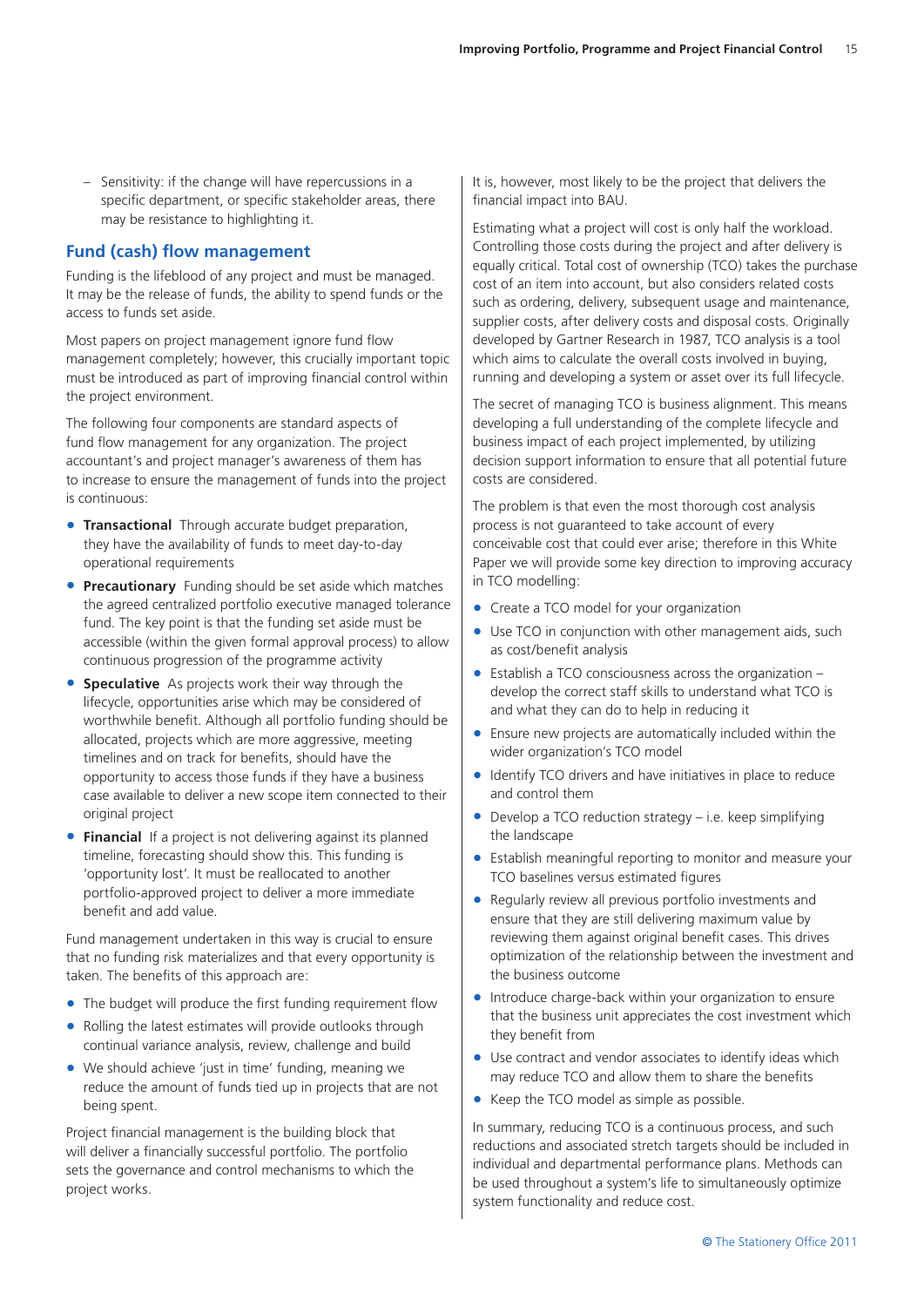To achieve complete portfolio investment management and minimize BAU costs, it is crucial to have appropriate operational accounting in place. Having an operational accountant focus on monitoring, and acting upon, financial pain points as well as ensuring the portfolio's cash is managed well, will have the desired effect of successful financial management.

# 4 Conclusion

Given today's economic situation, we have to recognize a need to develop current methods, and implement improvements in the status of financial management and control within the portfolio, programme and project sphere.

P3M3 has already set the bar for financial management maturity (OGC, *Managing Successful Programmes*, 2007).17 We now need to provide the capability to reach this bar.

The key target must be set at Level 3. However, many portfolios will have the ability to stretch their ambitions to deliver aspects of Level 4; for example:

- Financial appraisals should be conducted routinely. Continuous financial 'challenge and build' should be built into the portfolio structure
- Auditing of project expenditure should be undertaken routinely – lessons learned from gateway reviews should be documented and utilized
- Lessons on cost estimation should be shared across projects. Up-skilling alone would go a long way towards meeting this specific target.

The current focus on 'benefits' should and will remain. The delivery of that benefit must not, however, come without consideration of the cost. In accounting terms, benefit must be matched against cost.

To assist this, organizations must further focus on tightening relationships between procurement, project management office and finance and by increasing enthusiasm for effective financial control.

The change will be seen by many as an additional burden; bureaucratic, adding additional cost, and adding another layer. However, the benefits already outlined should greatly outweigh any such concerns.

Financial management must form part of the core function of the organizational portfolio office, and from there a focus on the cost element of making appropriate changes. The role of the financial management resource cannot be seen as simply collaboration *with* the project, they must be seen as integral to the project (CJM, 2010).<sup>5</sup> Financial managers must be true business partners.

At the core of this thinking is the understanding that the greater the complexities of the project, the more important it is that the leaders of the portfolio, programme or project improve their financial management knowledge, and realize how

their direction impacts financial management and achieves a higher level of maturity within P3M3. Those who work within portfolios must receive the correct training, development and up-skilling and be given every tool available to allow them to succeed in delivering effective project financial management.

P3M3 research by SEI (2006)<sup>20</sup> has shown that adopting a maturity model can deliver a 75% reduction in cost. Enhancing the financial management remit within MSP is critical to delivering that level of future success.

Financial management is not just about cutting cost; it is about doing more for less. It is about engaging and developing the skills of your workforce in a new way of thinking and working. This shift in thinking to a more structured financial control approach will also deliver further added benefits to a programme team:

- By having standard processes available, portfolio adaptability is achievable
- The utilization of a pre-tested formula should also mean that new systems or products could be up and running faster than before, as you reduce the effort required for delivering a robust business case.

Adopting sound financial management is realized through the accumulation of a number of actions. Implementing just one action at one level will not deliver the desired effect.

There must be a drive to increase maturity across all aspects. There must be greater transparency of the financial status of the project and an understanding of where costs can be saved and where future cost avoidance can be identified. Financial management is aligned to the 'long term process development of the benefits of using P3M3' (OGC, P3M3 version 2.1, OGC, 2010).<sup>2</sup>

Innovative portfolios need innovative financial management solutions.

# References

- 1 Reiling, J. (2008) *Distinguishing Portfolio Management Programme Management and Project Management*. Available online at: http//www.projectsmart.co.uk/ pdf/distinguishing-portfolio-management-programmemanagement-and-project-management.pdf
- 2 OGC, *Portfolio, Programme and Project Management Maturity Model* P3M3 version 2.1. Office Of Government Commerce (2010). Available online at: http://www.p3m3 officialsite.com/
- 3 *Portfolio, Programme and Project Management: Adapting good practice to the education sector*. JISC P3M Infokit (2009). Available online at: http://www.jiscinfonet.ac.uk/ p3m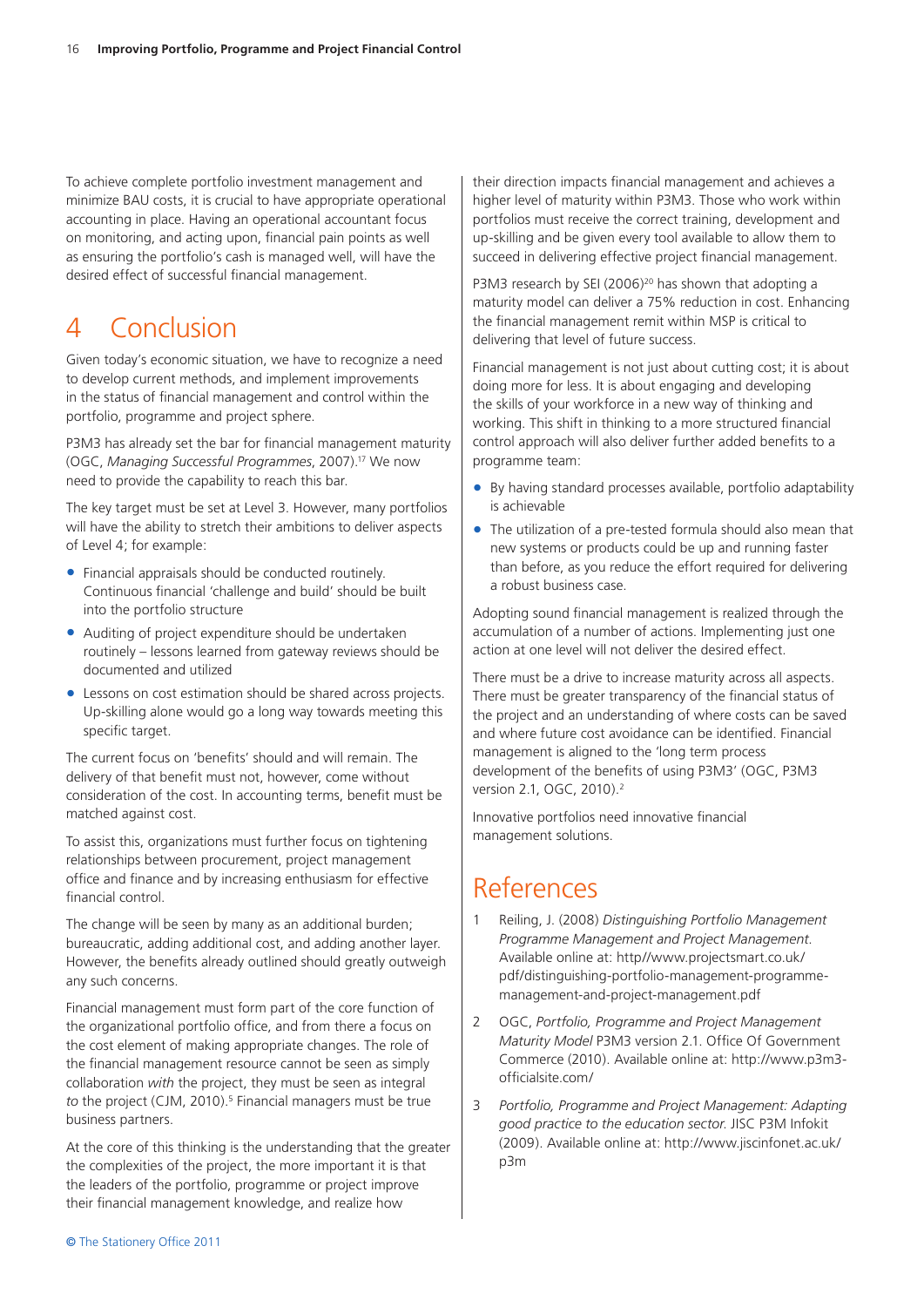- 4 *Project Management PRINCE2*. OGC. Available online at: http://www.best-management-practice.com/Knowledge-Centre/Best-Practice-Guidance/PRINCE2/
- 5 Colin McNally, all extracts, models, financial pain point phrase, diagrams are from the authors © *CJM Pathfinder Project Financial Management Methodology 2008–2011*.
- 6 Smith and Fingar, *IT Doesn't Matter, Business Processes Do,*  Meghan-Kiffer Press (2003), adapted from page 4.
- 7 CIMA, *Financial Management Magazine,* September 2003.
- 8 Adapted from Asian World Bank, *Project Financial Management Overview 1999.*
- 9 OGC, *Executive Guide to Value Management*, TSO, 2010.
- 10 Australian Government Department of Infrastructure, Transport, Regional Development and Local Government; *Best Practice Cost Estimation for Publicly Funded Road and Rail Construction*; June 2008.
- 11 CIMA, *Annuality in Public Budgeting: an Exploratory Study,*  2005.
- 12 A 2007 survey commissioned by Business Objects from the Economist Intelligence Unit (EIU), available online: http:// graphics.eiu.com/upload/EIU\_In\_search\_of\_clarity.pdf
- 13 The Economist Intelligence Unit Limited, *The empowered CFO*: *The emerging role of the finance office in large corporations,* page 10, 2008.
- 14 Raconteur Media Supplement, *The Independent*, June 8, 2010.
- 15 CIMA, *Excellence in leadership,* October 2010.
- 16 HM Treasury, *The Orange Book: Management of Risk*  Principles and Concepts, October 2004.
- 17 OGC, *Managing Successful Programmes*, TSO, 2007.
- 18 NAO/OGC, List of common causes of project failure. http:// webarchive.nationalarchives.gov.uk/20100503135839/ http://www.ogc.gov.uk/documents/cp0015.pdf
- 19 NAO, *Managing Financial Resources to Deliver Better Public Services*, 20 February 2008.
- 20 Outperform, *Capability Maturity Models*, using P3M3 to improve performance, 2006, available online, http://www. outperform.co.uk/Portals/0/P3M3%20Performance%20 Improvement%201v2-APP.pdf

# Further reading

HEFCE *Good Practice Guidance, Investment Decision Making*, April 2003.

HM Treasury, *The Orange Book – Management of Risk – Principles and Concepts*, October 2004.

Jeff Relkin, TechRepublic, *10 ways to effectively estimate and control project costs*, January 2008.

Rupen Sharma, PMP: *http://www.brighthub.com/office/ projectmanagement/articles/54986.aspx#ixzz1EPAkBopL*, November 2009.

Hercules Bothma SAP AG, *Best Practices in Managing the Total Cost of Ownership SAP/ASUG (Americas SAP User Group)* 2006.

Danny L. Reed, Task Leader, Leon S. Reed Institute for Defense Analysis; *Reduction of Total Ownership Costs (R-TOC) Best Practices Guide US Government July 2003*.

For further reading on management of value please see OGC's full guide, *Management of Value*, TSO, 2010.

Whitmore Solutions Ltd, *The RACI Authority Matrix*, 2009.

# About the authors

CJM Ltd (www.cjm-fm.co.uk) was founded in 2008 by Managing Director Colin McNally, BA (Hons), FCMA, to specialize in providing project financial management expertise. Colin has built up a wealth of experience in portfolio, programme and project financial management, working for 15 years providing financial management direction, cost reduction exercises, financial management strategy and expertise to blue chip organizations, small and medium enterprises, and large consultancy and development partners.

The University of Abertay, Dundee (www.abertay.ac.uk) is committed to establishing strong, beneficial links with partners in the business community, in order to promote innovation, knowledge transfer and economic development.

Helen Smith, ACMA, joined the University of Abertay as a lecturer in accounting in 1998, having spent the previous seven years as a senior manager in the NHS undertaking a number of different roles including Information Services Manager and Project Director for Resource Management at an acute trust, Project Consultant with the NHS Scottish Office and project manager for the resource management project in an Acute Hospitals NHS Trust. Prior to this Helen was a lecturer at a further education college.

Peter Morrison, BSc (Hons), MCIBS, has been a lecturer in finance at the University Of Abertay for 16 years. His interests lie mainly in personal and business finance, banking, treasury management and education, particularly enquiry-based learning. Prior to joining Abertay, Peter was a bank manager with a leading Scottish bank and a part-time lecturer at Aberdeen College of Commerce teaching on a professional banking course.